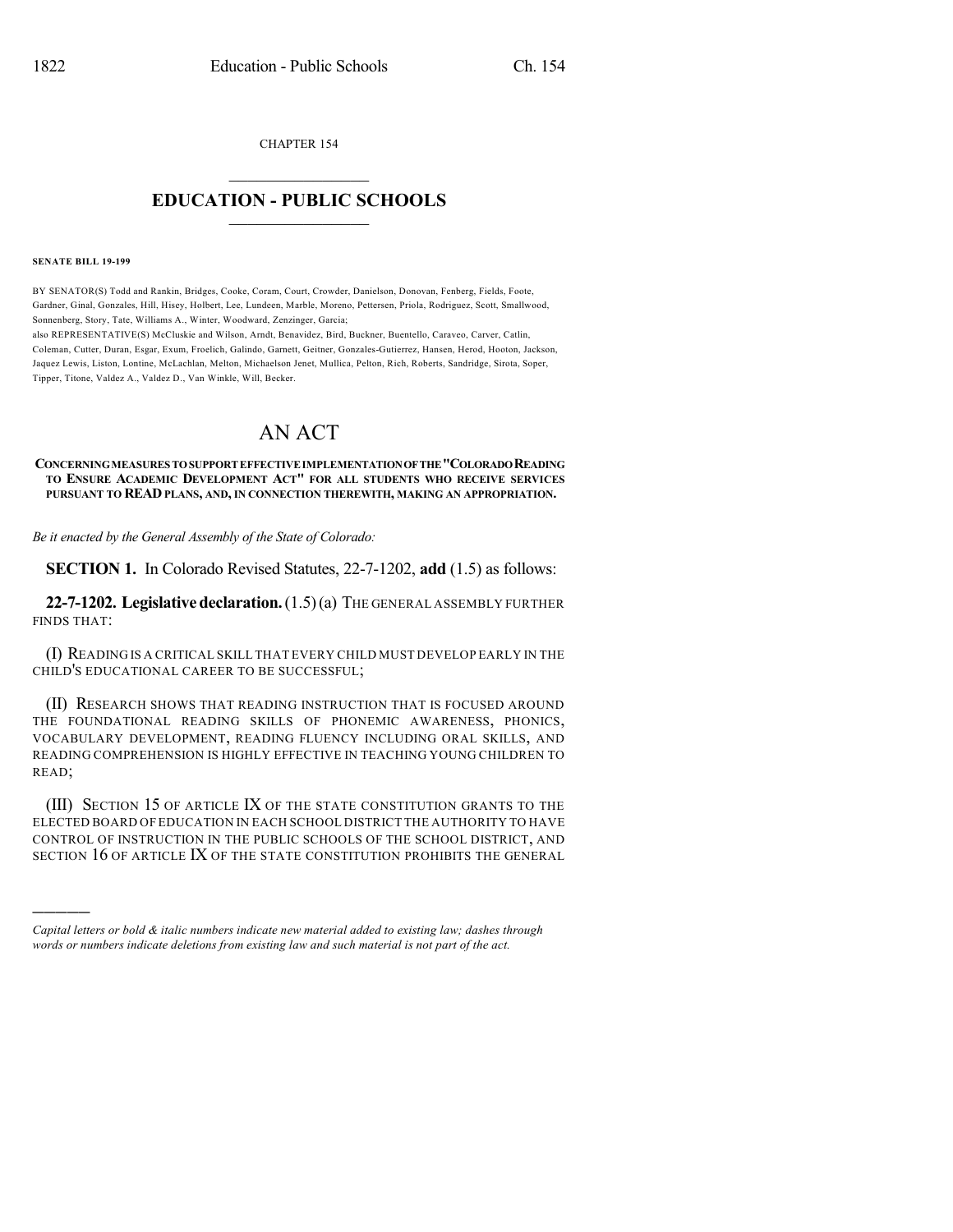ASSEMBLY AND THE STATE BOARD OF EDUCATION FROM PRESCRIBING THE TEXTBOOKS TO BE USED IN PUBLIC SCHOOLS;

(IV) HOWEVER, SECTION 2OF ARTICLE IXOF THE STATE CONSTITUTION REQUIRES THE GENERAL ASSEMBLY TO PROVIDE FOR THE ESTABLISHMENT AND MAINTENANCE OF A THOROUGH AND UNIFORM SYSTEM OF FREE PUBLIC SCHOOLS THROUGHOUT THE STATE, AND SECTION 1 OF ARTICLE IX OF THE STATE CONSTITUTION VESTS THE GENERAL SUPERVISION OF THE PUBLIC SCHOOLS OF THE STATE IN THE STATE BOARD OF EDUCATION;

(V) IN INTERPRETING THESE CONSTITUTIONAL PROVISIONS, THE COLORADO SUPREME COURT HAS FOUND THAT, BECAUSE THEY ARE COMPETING INTERESTS, NONE ARE ABSOLUTE; THESE INTERESTS MUST BE BALANCED TO IDENTIFY THE CONTOURS OF THE RESPONSIBILITY ASSIGNED TO EACH ENTITY; AND

(VI) IT IS THE GENERAL ASSEMBLY THAT INITIALLY STRIKES THIS BALANCE.

(b) THE GENERAL ASSEMBLY FINDS, THEREFORE, THAT ENSURING THAT EACH CHILD HAS ACCESS THROUGH THE PUBLIC SCHOOLS TO EVIDENCE-BASED READING INSTRUCTION THAT IS FOCUSED ON DEVELOPING THE FOUNDATIONAL READING SKILLS OF PHONEMIC AWARENESS,PHONICS,VOCABULARY DEVELOPMENT,READING FLUENCY INCLUDING ORAL SKILLS, AND READING COMPREHENSION IS A SIGNIFICANT COMPONENT OFENSURING THAT THE SYSTEM OFFREE PUBLIC SCHOOLS THROUGHOUT THE STATE IS THOROUGH AND UNIFORM. IN EXERCISING ITS AUTHORITY OF GENERAL SUPERVISION OF THE PUBLIC SCHOOLS OF THE STATE, IT IS APPROPRIATE THAT THE STATE BOARD OF EDUCATION, SUPPORTED BY THE DEPARTMENT OF EDUCATION, HOLD LOCAL EDUCATION PROVIDERS ACCOUNTABLE FOR DEMONSTRATINGTHAT THE READING INSTRUCTION THEY PROVIDE IS FOCUSED ON THESE FIVE FOUNDATIONAL READING SKILLS. AND, IN MAINTAINING CONTROL OF THE INSTRUCTION IN THE CLASSROOMS OF THE PUBLIC SCHOOLS OF THEIR RESPECTIVE SCHOOL DISTRICTS, IT IS APPROPRIATE THAT EACH SCHOOL DISTRICT BOARD OF EDUCATION SELECT THE CORE READING INSTRUCTIONAL PROGRAMS AND READING INTERVENTIONS TO BE USED IN THOSE PUBLIC SCHOOLS, SO LONG AS THEY ARE FOCUSED ON PHONEMIC AWARENESS,PHONICS,VOCABULARY DEVELOPMENT,READING FLUENCY INCLUDING ORAL SKILLS, AND READING COMPREHENSION TO ENSURE THAT THE STUDENTS EDUCATED IN THE PUBLIC SCHOOLS THROUGHOUT THE STATE CONSISTENTLY RECEIVE EVIDENCE-BASED INSTRUCTION THAT IS PROVEN TO EFFECTIVELY TEACH CHILDREN TO READ.

**SECTION 2.** In Colorado Revised Statutes, 22-7-1203, **amend** (9); **repeal** (12); and **add** (7.5) as follows:

**22-7-1203. Definitions.** As used in this part 12, unless the context otherwise requires:

(7.5) "MULTI-TIERED SYSTEMS OF SUPPORTS" MEANS A SYSTEMIC PREVENTIVE APPROACH THAT ADDRESSES THE ACADEMIC AND SOCIAL-EMOTIONAL NEEDS OF ALL STUDENTS AT THE UNIVERSAL, TARGETED, AND INTENSIVE LEVELS. THROUGH THE MULTI-TIERED SYSTEMS OF SUPPORTS, A TEACHER PROVIDES HIGH-QUALITY, SCIENTIFICALLY BASED OR EVIDENCE-BASED INSTRUCTION AND INTERVENTION THAT IS MATCHED TO STUDENT NEEDS; USES A METHOD OF MONITORING PROGRESS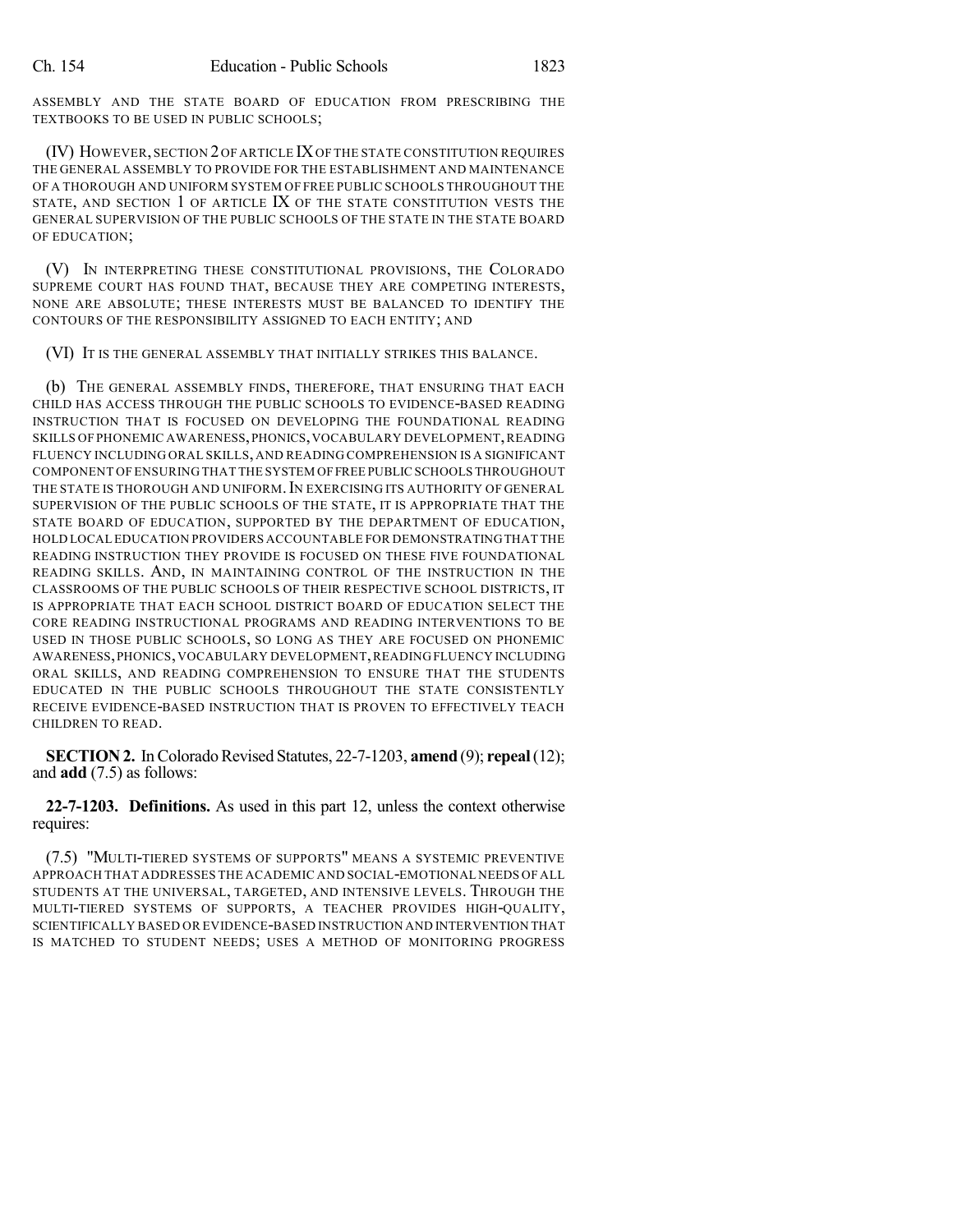FREQUENTLY TO INFORM DECISIONS ABOUT INSTRUCTION AND GOALS; AND APPLIES THE STUDENT'S RESPONSE DATA TO IMPORTANT EDUCATIONAL DECISIONS.

(9) "Per-pupil intervention  $\frac{1}{2}$  moneys MONEY" means the  $\frac{1}{2}$  moneys MONEY calculated and distributed to local education providers pursuant to section  $22-7-1210$  (5) SECTION 22-7-1210.5.

(12) "Response to intervention framework" means a systemic preventive approach that addresses the academic and social-emotional needs of all students at the universal, targeted, and intensive levels. Through the response to intervention framework, a teacher provides high-quality, scientifically based or evidence-based instruction and intervention that is matched to student needs; uses a method of monitoring progress frequently to inform decisions about instruction and goals; and applies the student's response data to important educational decisions.

**SECTION 3.** In Colorado Revised Statutes, **amend** 22-7-1204 as follows:

**22-7-1204. Early literacy education.** Each local education providerthat enrolls students in kindergarten or first, second, or third grade shall provide to the students enrolled in said grades the instructional programming and services necessary to ensure to the greatest extent possible that students, as they progress through kindergarten, first, second, and third grade, develop the necessary reading skills to enable them to master the academic standards and expectations applicable to the fourth-grade curriculum and beyond. THE INSTRUCTIONAL PROGRAMMING AND SERVICES FOR TEACHING STUDENTS TO READ MUST BE EVIDENCE BASED AND SCIENTIFICALLY BASED AND MUST FOCUS ON READING COMPETENCY IN THE AREAS OF PHONEMIC AWARENESS, PHONICS, VOCABULARY DEVELOPMENT, READING FLUENCY INCLUDING ORAL SKILLS, AND READING COMPREHENSION.

**SECTION 4.** In Colorado Revised Statutes, 22-7-1206, **amend** (2), (5) introductory portion, and (5)(c) as follows:

**22-7-1206. Reading to ensure academic development plan - contents implementation.** (2) (a) If a student's reading skills are below grade-level expectations, as adopted by the state board, but the student does not have a significant reading deficiency, the local education provider shall ensure that the student receives appropriate interventions through the response to intervention framework MULTI-TIERED SYSTEMS OF SUPPORTS or a comparable intervention system implemented by the local education provider. AT A MINIMUM, THE LOCAL EDUCATION PROVIDER SHALL ENSURE THAT THE STUDENT RECEIVES EDUCATIONAL SERVICES IN A DAILY LITERACY BLOCK FOR THE LENGTH OF TIME IDENTIFIED AS EFFECTIVE IN RESEARCH RELATING TO BEST PRACTICES IN TEACHING READING.

(b) If a student has a significant reading deficiency, the student's READ plan shall MUST include the intervention instruction that the local education provider provides through the response to intervention framework MULTI-TIERED SYSTEMS OF SUPPORTS or a comparable intervention system implemented by the local education provider.

(5) Each READ plan shall MUST include, at a minimum: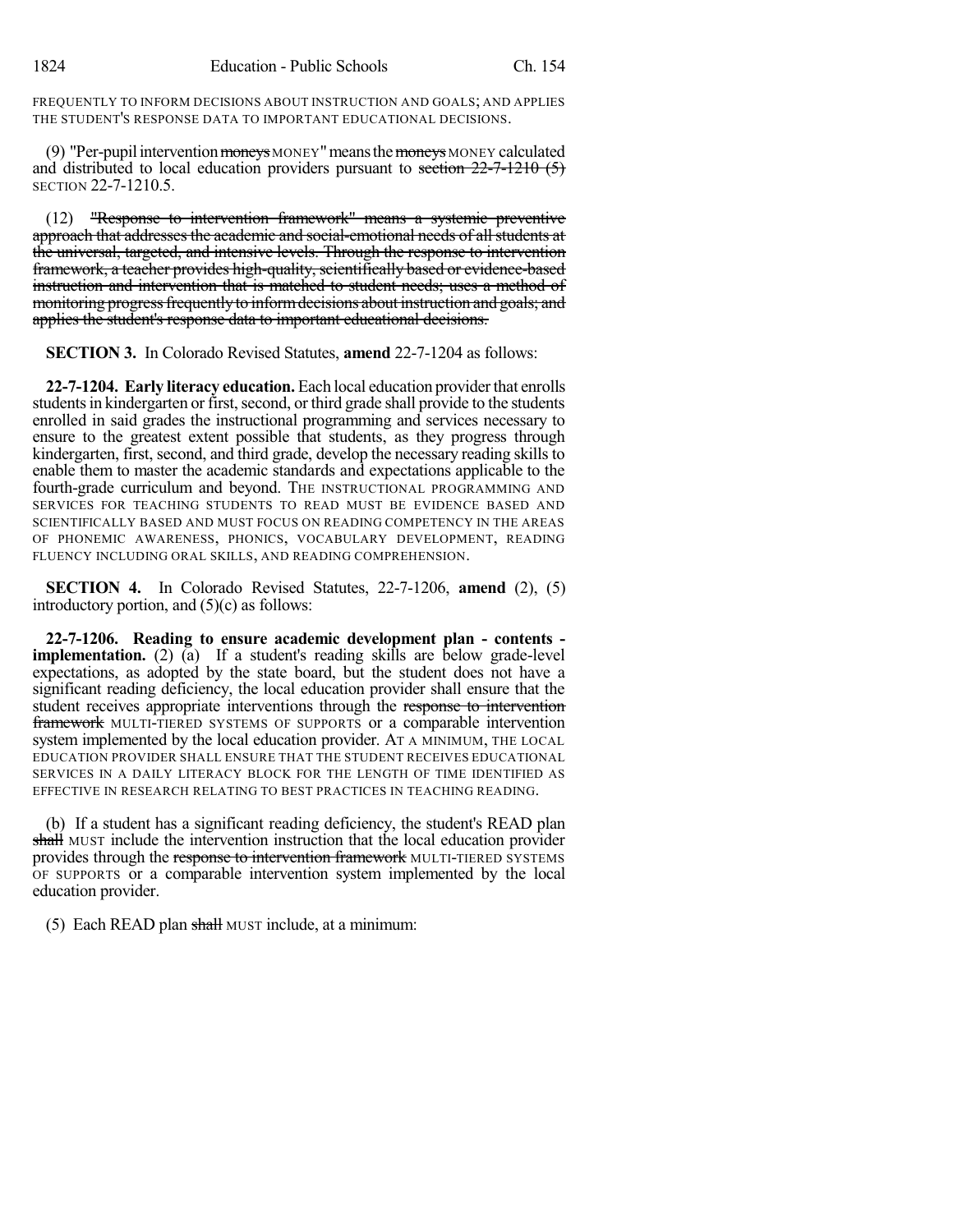(c) The type of additional instructional services and interventions the student will receive in reading.AT A MINIMUM,THE LOCAL EDUCATION PROVIDER SHALL ENSURE THAT THE STUDENT RECEIVES EDUCATIONAL SERVICES IN A DAILY LITERACY BLOCK FOR THE LENGTH OF TIME IDENTIFIED AS EFFECTIVE IN RESEARCH RELATING TO BEST PRACTICES IN TEACHING READING.

**SECTION 5.** In Colorado Revised Statutes, 22-7-1206, **amend** (4) as follows:

**22-7-1206. Reading to ensure academic development plan - contents implementation.** (4) If a student enrolled in kindergarten is identified as having a significant reading deficiency, the local education provider shall create the student's READ plan as a component of the student's individualized readiness plan created pursuant to section 22-7-1014. THE LOCAL EDUCATION PROVIDER MAY INCLUDE COMPONENTS OF THE STUDENT'S INDIVIDUALIZED READINESS PLAN THAT APPLY TO TEACHING LITERACY AS PART OF THE STUDENT'S READ PLAN AFTER THE STUDENT COMPLETES KINDERGARTEN, SO LONG AS THE LOCAL EDUCATION PROVIDER ADMINISTERS AN APPROVED READING ASSESSMENT TO THE STUDENT IN GRADES ONE THROUGH THREE AS REQUIRED IN SECTION  $22$ -7-1205(1) and the student's READ PLAN MEETS THE REQUIREMENTS SPECIFIED IN SUBSECTION (5) OF THIS SECTION.

**SECTION 6.** In Colorado Revised Statutes, 22-7-1208, **add** (5), (6), and (7) as follows:

**22-7-1208. Local education providers - procedures - plans - training.** (5) (a) BEGINNING WITH THE PLANS ADOPTED FOR THE 2020-21 SCHOOL YEAR, THE PLAN THAT A LOCAL EDUCATION PROVIDER MUST ADOPT BASED ON ITS ACCREDITATION CATEGORY PURSUANT TO SECTION 22-11-208 OR AS REQUIRED PURSUANT TO SECTION 22-11-210, WHICHEVER IS APPLICABLE, MUST INCLUDE THE FOLLOWING INFORMATION CONCERNING IMPLEMENTATION OF THIS PART 12 AS IT APPLIES TO EACH OF THE SCHOOLS OPERATED BY THE LOCAL EDUCATION PROVIDER:

(I) THE CORE AND SUPPLEMENTAL READING CURRICULUM USED AT EACH GRADE LEVEL, INCLUDING KINDERGARTEN FOR EACH SCHOOL THAT INCLUDES A KINDERGARTEN EDUCATIONAL PROGRAM.THE CORE AND SUPPLEMENTAL READING CURRICULUM MUST BE DESIGNED AROUND TEACHING THE FOUNDATIONAL READING SKILLS OF PHONEMIC AWARENESS,PHONICS,VOCABULARY DEVELOPMENT,READING FLUENCY INCLUDING ORAL SKILLS, AND READING COMPREHENSION.

(II) THE TARGETED, EVIDENCE-BASED OR SCIENTIFICALLY BASED CORE AND SUPPLEMENTAL READING INSTRUCTIONAL PROGRAMS AND INTERVENTION READING INSTRUCTION, SERVICES, AND OTHER SUPPORTS, INCLUDING THOSE AVAILABLE THROUGH THE MULTI-TIERED SYSTEMS OF SUPPORTS OR A COMPARABLE INTERVENTION SYSTEM IMPLEMENTED BY THE LOCAL EDUCATION PROVIDER, THAT EACH SCHOOL PROVIDES TO STUDENTS WHO ARE IDENTIFIED AS HAVING A SIGNIFICANT READING DEFICIENCY OR AS READING BELOW GRADE LEVEL;

(III) THE ASSESSMENTS THAT EACH SCHOOL USES AT EACH GRADE LEVEL TO MEET THE REQUIREMENTS SPECIFIED IN SECTION 22-7-1205 (1); AND

(IV) IF THE LOCAL EDUCATION PROVIDER RECEIVES AND USES PER-PUPIL INTERVENTION MONEY OR MONEY RECEIVED THROUGH THE EARLY LITERACY GRANT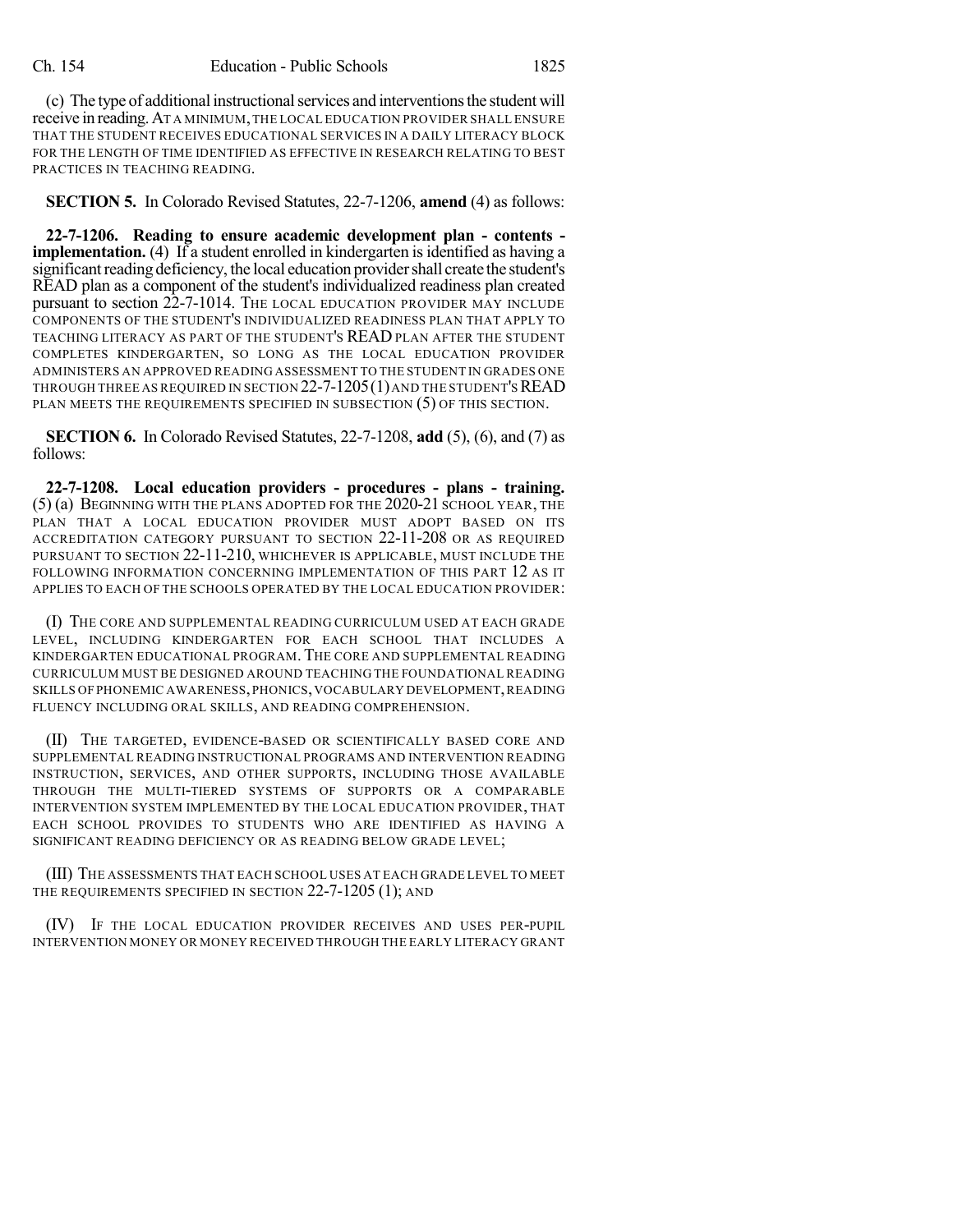PROGRAM FOR PROFESSIONAL DEVELOPMENT, THE LOCAL EDUCATION PROVIDER'S PLAN FOR PROVIDING THE PROFESSIONAL DEVELOPMENT, WHICH DEVELOPMENT MUST BE TARGETED, EVIDENCE BASED OR SCIENTIFICALLY BASED, AND ALIGNED WITH THE INSTRUCTION, SERVICES, AND OTHER SUPPORTS PROVIDED TO STUDENTS WHO ARE IDENTIFIED AS HAVING A SIGNIFICANTREADING DEFICIENCY OR ASREADING BELOW GRADE LEVEL.

(b) IF A LOCAL EDUCATION PROVIDER IS AUTHORIZED PURSUANT TO SECTION 22-11-303 (4) OR 22-11-403 (5) TO ADOPT AND SUBMIT A PLAN EVERY TWO YEARS, THE LOCAL EDUCATION PROVIDER SHALL SUBMIT TO THE DEPARTMENT THE INFORMATION DESCRIBED IN SUBSECTION (5)(a) OF THIS SECTION ANNUALLY.

(6) (a) BY THE BEGINNING OF THE 2021-22 SCHOOL YEAR AND CONTINUING FOR EACH SCHOOL YEAR THEREAFTER, EACH LOCAL EDUCATION PROVIDER THAT RECEIVES PER-PUPIL INTERVENTION MONEY OR A GRANT THROUGH THE EARLY LITERACY GRANT PROGRAM IN ANY BUDGET YEAR STARTING WITH THE 2019-20 BUDGET YEAR SHALL ENSURE THAT EACH TEACHER EMPLOYED TO TEACH KINDERGARTEN OR ANY OF GRADES ONE THROUGH THREE SUCCESSFULLY COMPLETES OR HAS SUCCESSFULLY COMPLETED EVIDENCE-BASED TRAINING IN TEACHING READING. TO COMPLY WITH THIS SUBSECTION  $(6)(a)$ , A LOCAL EDUCATION PROVIDER MUST SUBMIT EVIDENCE, AS DESCRIBED IN SUBSECTION  $(6)(b)$  OF THIS SECTION, THAT EACH TEACHER EMPLOYED TO TEACH KINDERGARTEN OR ANY OF GRADES ONE THROUGH THREE HAS SUCCESSFULLY COMPLETED EVIDENCE-BASED TRAINING IN TEACHING READING THAT IS:

(I) INCLUDED AS A COURSE IN AN APPROVED PROGRAM OF PREPARATION, AS DEFINED IN SECTION 22-60.5-103 (8), OR AN ALTERNATIVE TEACHER PROGRAM, AS DEFINED IN SECTION 22-60.5-103  $(5)$ ;

(II) INCLUDED AS A COURSE IN A POST-GRADUATE DEGREE PROGRAM IN TEACHING READING OR LITERACY;

(III) PROVIDED BY THE DEPARTMENT OR INCLUDED ON THE ADVISORY LIST OF PROFESSIONAL DEVELOPMENT PROGRAMS PROVIDED BY THE DEPARTMENT PURSUANT TO SECTION  $22$ -7-1209 (2)(c); OR

(IV) PROVIDED BY A LOCAL EDUCATION PROVIDER OR IS APPROPRIATE FOR LICENSE RENEWAL PURSUANT TO SECTION 22-60.5-110 (3).

(b) ATEACHER IS DEEMED TO HAVE SUCCESSFULLY COMPLETED EVIDENCE-BASED TRAINING IN TEACHING READING IF THE LOCAL EDUCATION PROVIDER SUBMITS TO THE DEPARTMENT EVIDENCE THAT THE TEACHER PASSED AN END-OF-COURSE ASSESSMENT OF LEARNING AT THE COMPLETION OF THE EVIDENCE-BASED TRAINING.

(c) AT THE REQUEST OF A LOCAL EDUCATION PROVIDER,THE DEPARTMENT SHALL PROVIDE, AT NO COST TO THE LOCAL EDUCATION PROVIDER, EVIDENCE-BASED TRAINING IN TEACHING READING TO ONE OR MORE OF THE TEACHERS EMPLOYED BY THE LOCAL EDUCATION PROVIDER TO TEACH KINDERGARTEN OR ANY OF GRADES ONE THROUGH THREE.

(d) NOTWITHSTANDING THE PROVISIONS OF SUBSECTION (6)(a) OF THIS SECTION,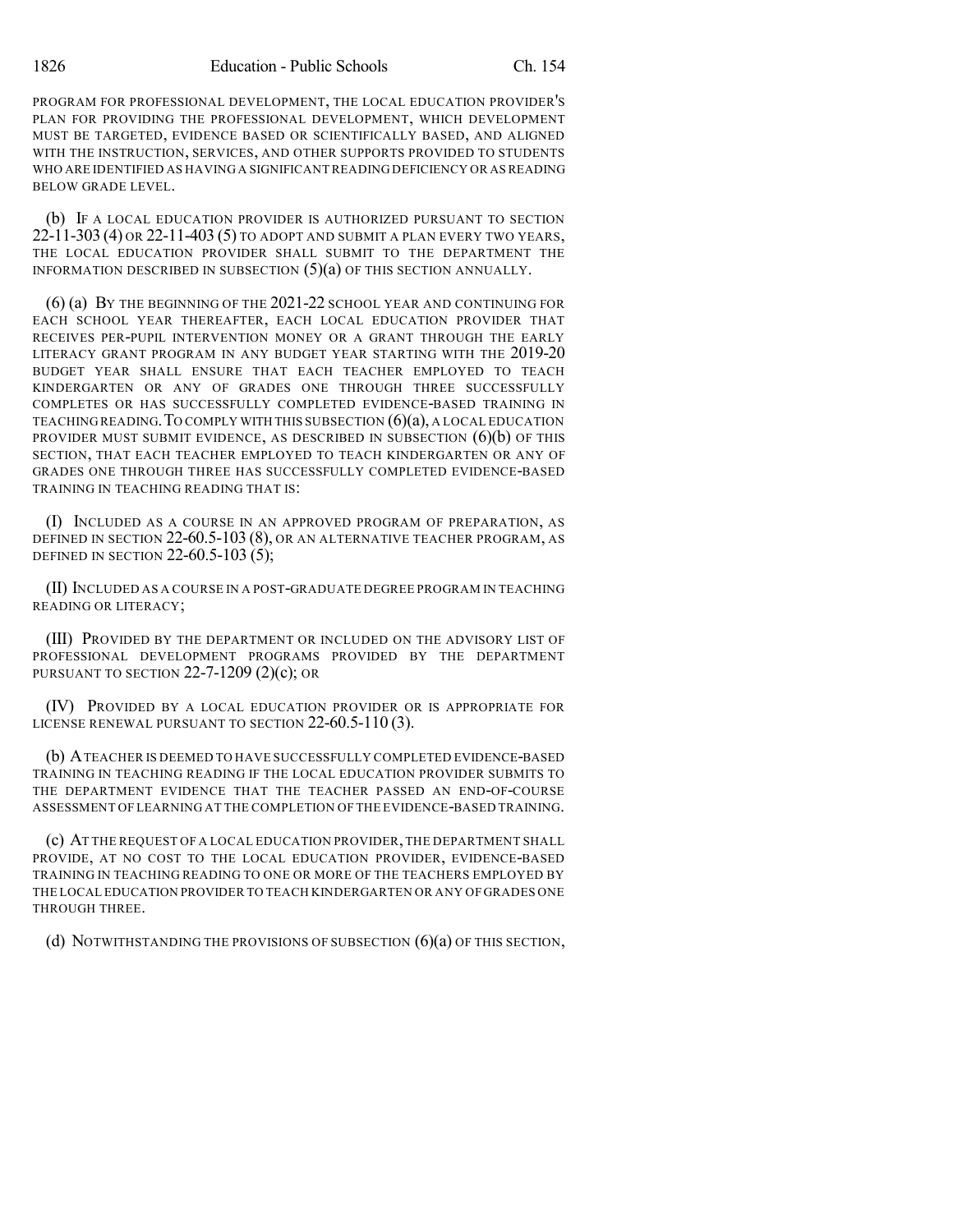A LOCAL EDUCATION PROVIDER THAT IS NOT IN COMPLIANCE WITH THE REQUIREMENTS OF THIS SUBSECTION (6) AS OF THE BEGINNING OF THE 2021-22 SCHOOL YEAR OR FOR A SUBSEQUENT SCHOOL YEAR MAY REQUEST A ONE-YEAR EXTENSION FROM THE DEPARTMENT BASED ON A DEMONSTRATION OF GOOD CAUSE FOR INABILITY TO COMPLY.

(e) A LOCAL EDUCATION PROVIDER IS STRONGLY ENCOURAGED TO MAKE EVIDENCE-BASED TRAINING IN TEACHING READING AVAILABLE TO PARENTS AND MEMBERS OF THE COMMUNITY IN ORDER TO EFFECTIVELY PARTNER WITH THEM IN TEACHING EARLY-GRADE READING.

(f) THE STATE BOARD MAY ADOPT RULES AS NECESSARY TO SPECIFY THE TIME FRAMES AND PROCEDURES FOR COMPLYING WITH THE REQUIREMENTS SPECIFIED IN SUBSECTION  $(6)(a)$  of this section and for applying for an extension PURSUANT TO SUBSECTION  $(6)(d)$  OF THIS SECTION AND THE FORM IN WHICH A LOCAL EDUCATION PROVIDER MUST SUBMIT EVIDENCE OF THE COMPLETION OF AN END-OF-COURSE ASSESSMENT OF LEARNING AS REQUIRED IN SUBSECTION  $(6)(b)$  OF THIS SECTION.

(7) EACH LOCAL EDUCATION PROVIDER IS STRONGLY ENCOURAGED TO PARTNER WITH ADJACENT PUBLIC LIBRARIES TO ENHANCE THE INSTRUCTIONAL PROGRAMMING AND SERVICES IN LITERACY PROVIDED BY THE LOCAL EDUCATION PROVIDER AND TO PROVIDE ACCESS FOR STUDENTS AND THEIR PARENTS TO READING MATERIALS FOR OUT-OF-SCHOOL LITERACY DEVELOPMENT.

**SECTION 7.** In Colorado Revised Statutes,  $22-7-1209$ , **amend**  $(2)(a)(f)$ ,  $(2)(b)$ ,  $(2)(c)$ ,  $(3)$  introductory portion, and  $(6)$ ; and **add**  $(1)(d.5)$ ,  $(7)$ , and  $(8)$  as follows:

**22-7-1209. State board - rules- department - duties.** (1) The state board shall promulgate rules in accordance with the "State Administrative Procedure Act", article 4 of title 24, as necessary to implement the provisions of this part 12, which rules must include, but need not be limited to:

(d.5) THE TIME FRAMES AND PROCEDURES FOR SUBMITTING INFORMATION CONCERNING THE USE OF PER-PUPIL INTERVENTION MONEY;

(2) (a) (I) Using the procedure developed pursuant to subsection (3) of this section, the department shall review and recommend to the state board reading assessments, including interim, summative, and diagnostic assessments, for kindergarten and first, second, and third grades that, at a minimum, meet the criteria specified in subsection  $(1)(a)(H)$  SUBSECTION  $(2)(a)(H)$  of this section. Following action by the state board to approve reading assessments pursuant to subsection (1)(b) of this section, the department shall create a list of the approved reading assessments for kindergarten and first, second, and third grades for use by local education providers. The department shall update the list of approved reading assessments on or before July 1, 2019, and every four yearsthereafter as necessary. The department shall work with the approved assessment publishers to better align, to the extent practicable, the minimum reading competency levels for third grade, which are based on the scores attained on the approved assessments, with the preschool through elementary and secondary education standards for third-grade reading adopted pursuant to section 22-7-1005.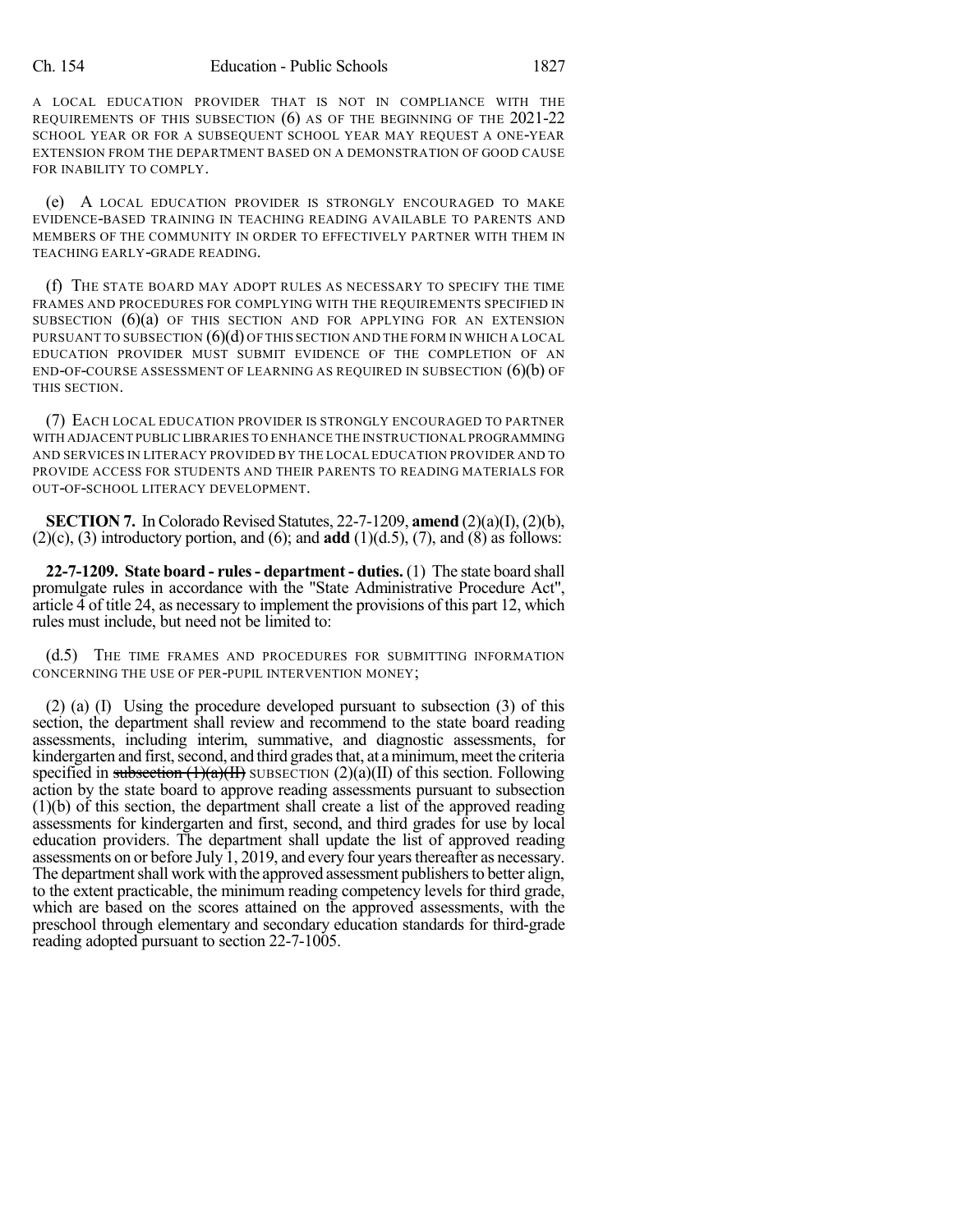(b) Using the procedure developed pursuant to subsection  $(3)$  of this section, the department shall create an advisory list of evidence-based or scientifically based instructional programming in reading AND SUPPORTING TECHNOLOGIES,INCLUDING SOFTWARE, FOR ASSESSING AND MONITORING STUDENT PROGRESS that local education providers are encouraged to use, which programming is AND TECHNOLOGY, INCLUDING SOFTWARE, ARE aligned with the recommended reading assessments, including the assessment required in subsection  $(2)(a)(II)(D)$  of this section. The advisory list may include only programming AND TECHNOLOGY, INCLUDING SOFTWARE, that, at a minimum:

(I) Has HAVE been proven to accelerate student progress in attaining reading competency;

(II) WITH REGARD TO INSTRUCTIONAL PROGRAMMING, provides explicit and systematic skill development in the areas of phonemic awareness, phonics, vocabulary development, reading fluency including oral skills, and reading comprehension;

(II.5) WITH REGARD TO INSTRUCTIONAL PROGRAMMING, is evidence based or scientifically based and is aligned with the preschool through elementary and secondary education standards for reading adopted by the state board pursuant to section 22-7-1005;

(III) WITH REGARD TO INSTRUCTIONAL PROGRAMMING, includes evidence-based or scientifically based and reliable assessments;

(IV) Provides PROVIDE initial and ongoing analysis of the student's progress in attaining reading competency; and

(V) WITH REGARD TO INSTRUCTIONAL PROGRAMMING, includes texts on core academic content to assist the student in maintaining or meeting grade-appropriate proficiency levels in academic subjects in addition to reading.

(c) Using the procedure developed pursuant to subsection (3) of thissection, the department shall create an advisory list of RIGOROUS professional development programs that are related to addressing significant reading deficiencies and to applying intervention instruction and strategies, in addition to programs related to teaching general literacy, that local education providers are encouraged to use. THE DEPARTMENT SHALL INCLUDE ON THE ADVISORY LIST PROFESSIONAL DEVELOPMENT PROGRAMS THAT ARE AVAILABLE ONLINE. THE DEPARTMENT SHALL ENSURE THAT EACH PROFESSIONAL DEVELOPMENT PROGRAM INCLUDED ON THE ADVISORY LIST IS:

(I) FOCUSED ON OR ALIGNS WITH THE SCIENCE OF READING, INCLUDING TEACHING IN THE AREAS OF PHONEMIC AWARENESS, PHONICS, VOCABULARY DEVELOPMENT, READING FLUENCY INCLUDING ORAL SKILLS, AND READING COMPREHENSION; AND

(II) INCLUDES RIGOROUS EVALUATIONS OF LEARNING THROUGHOUT AND AT THE END OF THE COURSE THAT A PERSON TAKING THE COURSE MUST PASS TO SUCCESSFULLY COMPLETE THE COURSE.

(3) The department shall develop and implement a procedure for identifying the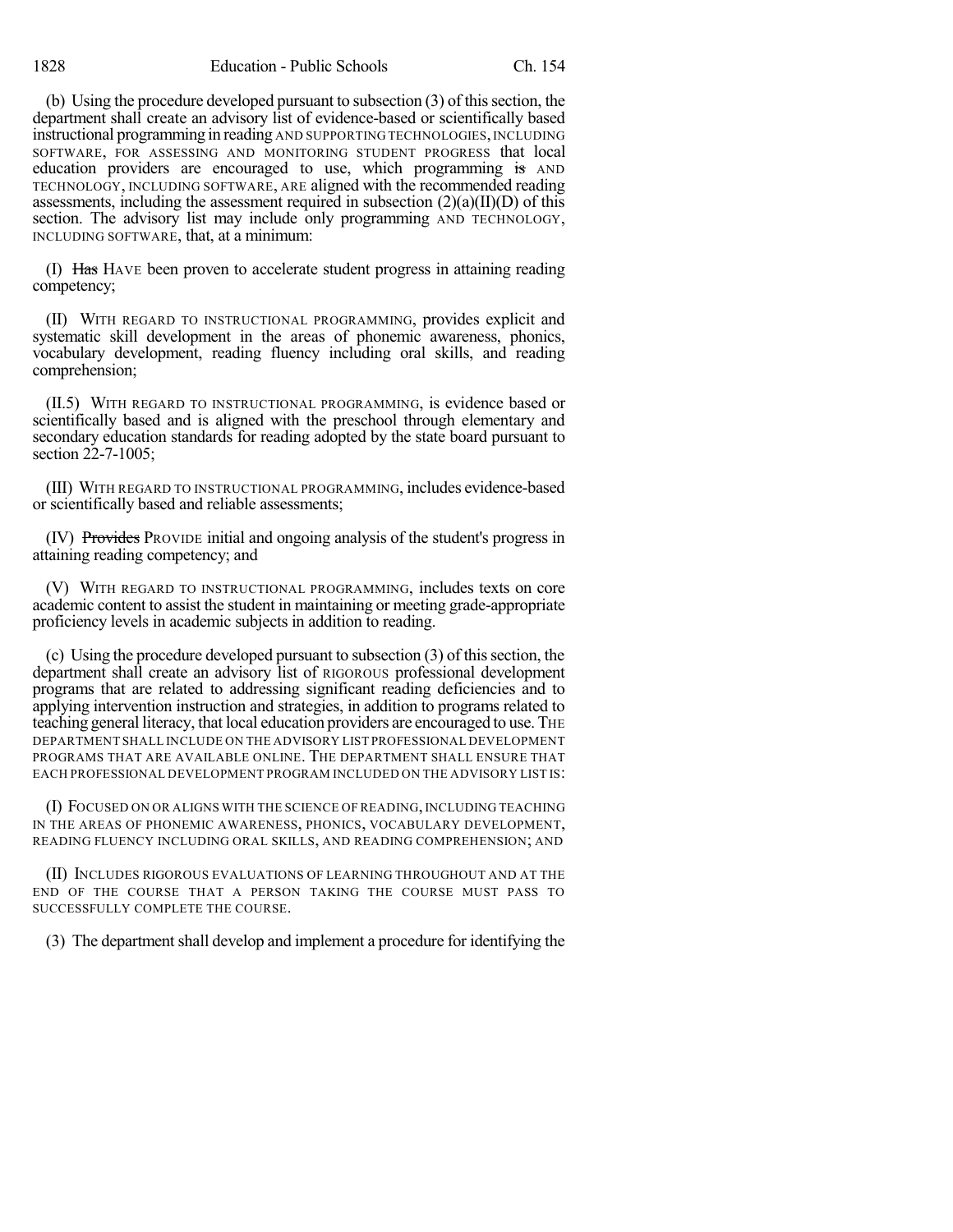reading assessments it recommends to the state board for the approved list of reading assessments described in subsection (2)(a) of this section and for creating the advisory lists of instructional programming and professional development programs described in subsections  $(2)(b)$ ,  $(2)(c)$ , and  $(2)(d)$  SUBSECTIONS  $(2)(b)$  AND (2)(c) of this section. At a minimum, the procedure must include:

(6) The department, upon request, may provide technical assistance to a local education provider in implementing the provisions of this part 12; EXCEPT THAT, IF A LOCAL EDUCATION PROVIDER IS ACCREDITED WITH TURNAROUND PLAN PURSUANT TO SECTION 22-11-208 OR REQUIRED TO ADOPT A TURNAROUND PLAN PURSUANT TO SECTION 22-11-210, THE DEPARTMENT SHALL PROVIDE TECHNICAL ASSISTANCE TO THE LOCAL EDUCATION PROVIDER IN IMPLEMENTING THE PROVISIONS OF THIS PART 12.

(7) BEGINNING IN THE 2019-20 BUDGET YEAR, THE DEPARTMENT SHALL CONTRACT WITH AN ENTITY TO DEVELOP AND IMPLEMENT A PUBLIC INFORMATION CAMPAIGN TO EMPHASIZE THE IMPORTANCE OF LEARNING TO READ BY THIRD GRADE AND TO HIGHLIGHT THE LOCAL EDUCATION PROVIDERS THAT ARE ACHIEVING HIGH PERCENTAGES OF THIRD-GRADE STUDENTS WHO DEMONSTRATE READING COMPETENCY. THE PUBLIC INFORMATION CAMPAIGN MUST BE DISSEMINATED STATEWIDE AND MUST EMPHASIZE THE IMPORTANT ROLES THAT EDUCATORS AND PARENTS HAVE IN TEACHING CHILDREN TO READ AND IN PROVIDING A SCHOOL AND HOME ENVIRONMENT THAT PROMOTES READING.THE DEPARTMENT IS ENCOURAGED TO WORK WITH THE PUBLIC AND PRIVATE LIBRARY AGENCIES THROUGHOUT THE STATE IN DEVELOPING AND IMPLEMENTING THE PUBLIC INFORMATION CAMPAIGN.

(8) (a) BY OCTOBER 1, 2019, THE DEPARTMENT SHALL ISSUE A REQUEST FOR PROPOSALS TO CONTRACT WITH AN ENTITY TO ACT AS AN INDEPENDENT EVALUATOR TO PROVIDE INDEPENDENT EVALUATIONS OF THE USE OF PER-PUPIL INTERVENTION MONEY AND MONEY RECEIVED THROUGH THE EARLY LITERACY GRANT PROGRAM BY LOCAL EDUCATION PROVIDERS AND TO CONDUCT A MULTI-YEAR EVALUATION TO DETERMINE WHETHER THE STUDENT OUTCOMES ACHIEVED BY LOCAL EDUCATION PROVIDERS IN IMPLEMENTING THIS PART 12 MEET THE GOALS OF THIS PART 12 AS DESCRIBED IN SECTION 22-7-1202 (2) AND  $(3)(a)$ .

(b) THE COMMISSIONER OF EDUCATION SHALL DIRECT THE PROCESS FOR REVIEWING THE PROPOSALS RECEIVED AND FOR SELECTING THE ENTITY IN ACCORDANCE WITH THE PROCUREMENT LAWS APPLICABLE TO THE DEPARTMENT. IN SELECTING THE ENTITY, THE COMMISSIONER SHALL ENSURE THAT:

(I) THE SELECTED ENTITY DEMONSTRATES THE ABILITY AND CAPACITY TO SUCCESSFULLY COMPLETE THE EVALUATION AS DESCRIBED IN SUBSECTION (8)(c) OF THIS SECTION WITHIN THE SPECIFIED TIME FRAME;

(II) THE SELECTED ENTITY HAS EXPERTISE IN REVIEWING AND UNDERSTANDING THE COMPONENTS OF HIGH-QUALITY, EFFECTIVE READING CURRICULA, EDUCATION PROGRAMS, INSTRUCTION, STRATEGIES, AND INTERVENTIONS;

(III) THE SELECTED ENTITY HAS EXPERTISE IN REVIEWING THE IMPLEMENTATION OF ENGLISH LANGUAGE DEVELOPMENT PROGRAMS, ESPECIALLY WITH REGARD TO TEACHING READING; AND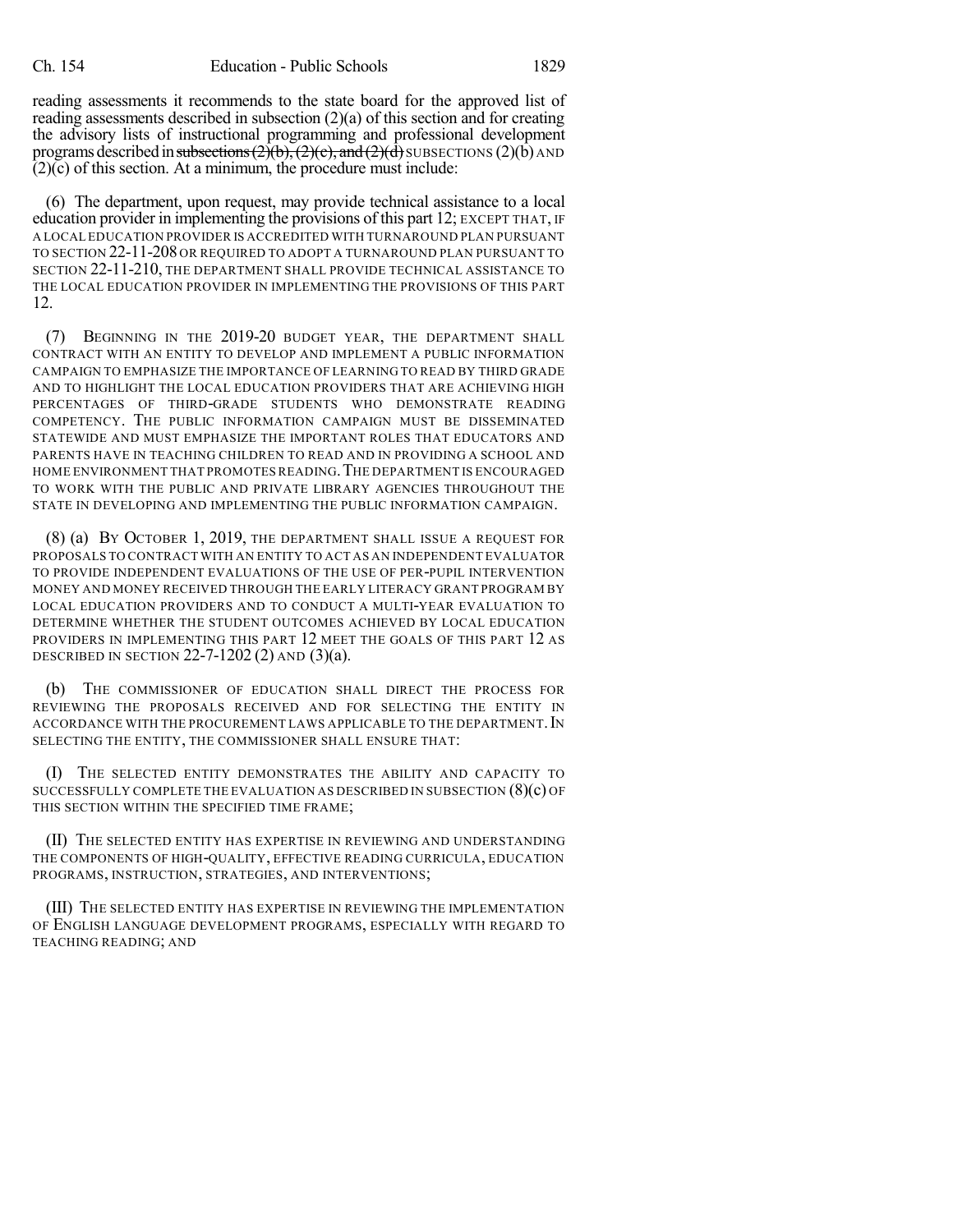(IV) THE SELECTED ENTITY HAS EXPERTISE IN UNDERSTANDING MEASUREMENTS OF STUDENT LEARNING AND ACADEMIC GROWTH.

(c) THE MULTI-YEAR EVALUATION OF THE IMPLEMENTATION OF THIS PART 12 MUST INCLUDE:

(I) REVIEW OF THE APPROVED READING ASSESSMENTS AND THE ITEMS INCLUDED ON THE ADVISORY LISTS OF INSTRUCTIONAL PROGRAMMING IN READING AND SUPPORTING TECHNOLOGIES AND OF PROFESSIONAL DEVELOPMENT PROGRAMS TO ENSURE THAT THEY MEET THE REQUIREMENTS SPECIFIED IN SUBSECTION (2) OF THIS SECTION AND A REVIEW OF THE PROCESSES BY WHICH THE DEPARTMENT IDENTIFIES ASSESSMENTS, INSTRUCTIONAL PROGRAMMING IN READING, AND PROFESSIONAL DEVELOPMENT PROGRAMS FOR INCLUSION ON THE LISTS;

(II) EVALUATION OF THE EFFECTIVENESS OF THE PROCESSES, PROCEDURES, METHODS,AND STRATEGIES THAT LOCAL EDUCATION PROVIDERS USE TO IMPLEMENT THE REQUIREMENTS OF THIS PART 12, INCLUDING AN INVENTORY TO ESTABLISH A BASELINE INDICATION OF THE TEACHING METHODS, STRATEGIES, AND MATERIALS USED BY LOCAL EDUCATION PROVIDERS TO TEACH READING IN KINDERGARTEN AND GRADES ONE THROUGH THREE;

(III) MEASUREMENT OF THE RESULTS ATTAINED THAT INDICATE THE DEGREE TO WHICH THE GOALS OF THIS PART 12 HAVE BEEN MET, INCLUDING, AT A MINIMUM:

(A) THE NUMBER OF STUDENTS ANNUALLY IDENTIFIED AS HAVING SIGNIFICANT READING DEFICIENCIES, INCLUDING THOSE INITIALLY IDENTIFIED AND THOSE WHO WERE IDENTIFIED IN A PREVIOUS SCHOOL YEAR;

(B) THE AMOUNT OF ACADEMIC GROWTH TO STANDARD IN READING ANNUALLY ATTAINED BY STUDENTS WHO ARE IDENTIFIED AS HAVING SIGNIFICANT READING DEFICIENCIES AND WHETHER STUDENTS IDENTIFIED AS HAVINGSIGNIFICANT READING DEFICIENCIES DEMONSTRATE SUFFICIENT, AS DETERMINED BY THE DEPARTMENT, GROWTH TO STANDARD IN READING OVER MULTIPLE YEARS;

(C) WHETHER STUDENTS IDENTIFIED AS HAVING SIGNIFICANT READING DEFICIENCIES DEMONSTRATE GRADE-LEVEL READINGCOMPETENCY BY COMPLETION OF THIRD GRADE OR BY COMPLETION OF A LATER GRADE;

(D) THE NUMBER OF STUDENTS ANNUALLY IDENTIFIED ASREADING BELOW GRADE LEVEL; AND

(E) THE AMOUNT OF ACADEMIC GROWTH TO STANDARD IN READING ANNUALLY ATTAINED BY STUDENTS WHO ARE READING BELOW GRADE LEVEL AND WHETHER STUDENTS IDENTIFIED AS READING BELOW GRADE LEVEL DEMONSTRATE SUFFICIENT, AS DETERMINED BY THE DEPARTMENT, GROWTH TO STANDARD IN READING OVER MULTIPLE YEARS;

(IV) IDENTIFICATION OFTHE EFFECTIVE PROCESSES,PROCEDURES,METHODS,AND STRATEGIES USED BY LOCAL EDUCATION PROVIDERS THAT THE INDEPENDENT EVALUATOR IDENTIFIES AS ACHIEVING SIGNIFICANT ACADEMIC GROWTH TO STANDARD IN READING FOR STUDENTS IDENTIFIED AS HAVING SIGNIFICANT READING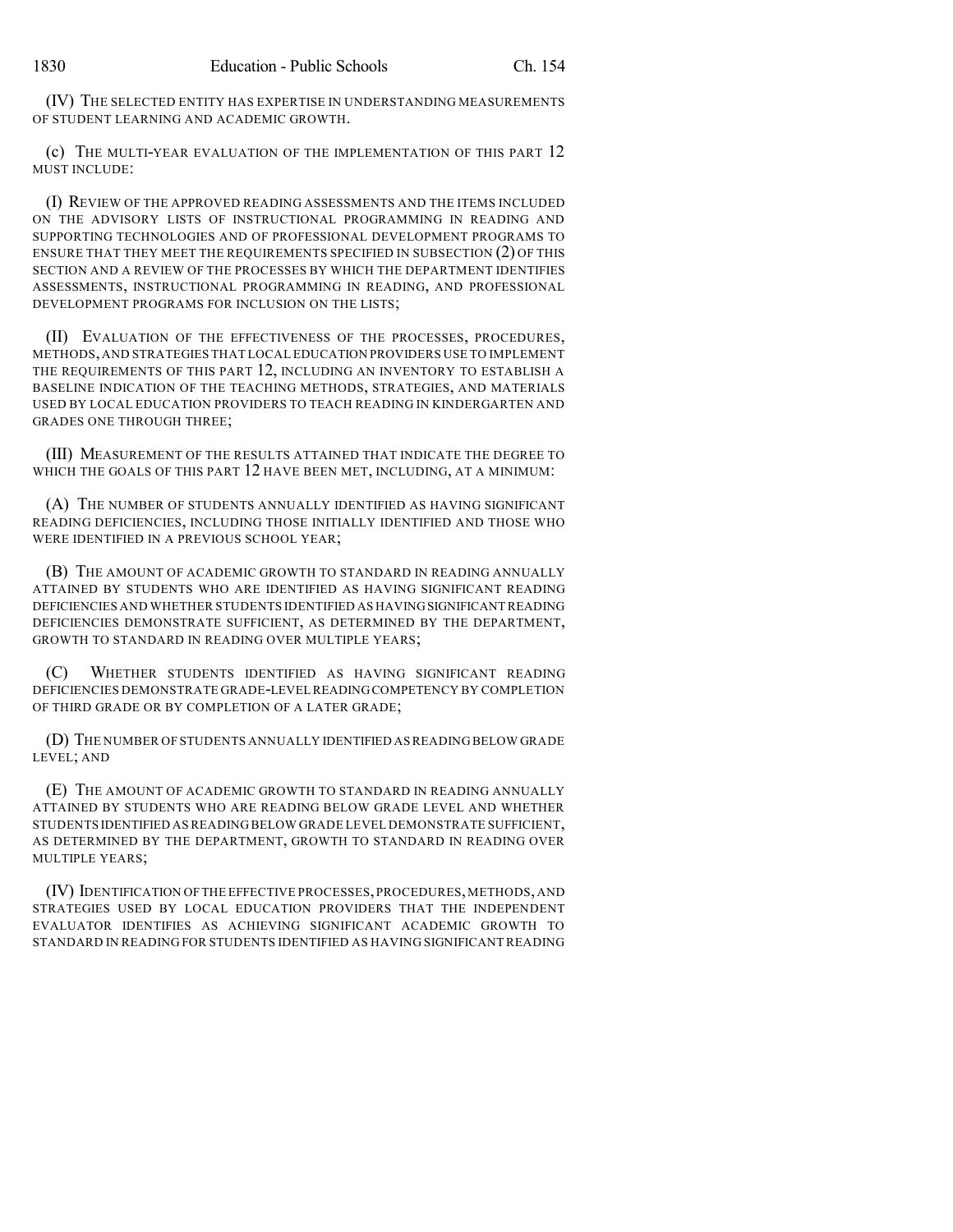DEFICIENCIES AND AS READING BELOW GRADE LEVEL;

(V) ESTABLISHMENT OF A BASELINE INDICATION OF THE LEVEL AND QUALITY OF PRE-SERVICE AND IN-SERVICE TRAINING IN TEACHING READING RECEIVED BY EACH EDUCATOR WHO IS EMPLOYED IN A PUBLIC SCHOOL TO TEACH KINDERGARTEN OR ONE OF GRADES ONE THROUGH THREE;

(VI) EVALUATION OF THE DEGREE TO WHICH LOCAL EDUCATION PROVIDERS EFFECTIVELY WORK WITH PARENTS AND MEMBERS OF THE COMMUNITY TO CREATE PARTNERSHIPS FOR PROVIDING AND ENCOURAGING READING INSTRUCTION FOR STUDENTS ENROLLED IN KINDERGARTEN AND GRADES ONE THROUGH THREE; AND

(VII) RECOMMENDATIONS FOR LEGISLATIVE OR REGULATORY CHANGES REGARDING THIS PART 12 OR CHANGES IN IMPLEMENTATION OF THE REQUIREMENTS OF THIS PART 12 TO DECREASE THE NUMBER OF STUDENTS IDENTIFIED AS HAVING SIGNIFICANT READING DEFICIENCIES AND INCREASE TO THE GREATEST POSSIBLE EXTENT THE NUMBER AND OVERALL PERCENTAGE OF STUDENTS READING AT GRADE LEVEL AT THE COMPLETION OF KINDERGARTEN AND GRADES ONE THROUGH THREE.

(d) IN COMPLETING THE MULTI-YEAR EVALUATION, THE INDEPENDENT EVALUATOR SHALL TAKE INTO ACCOUNT STUDENT MOBILITY WITHIN, AND THE STUDENT DEMOGRAPHICS OF,EACH LOCAL EDUCATION PROVIDER,INCLUDINGAT THE SCHOOL-BUILDING LEVEL. THE INDEPENDENT EVALUATOR SHALL WORK DIRECTLY WITH THE DEPARTMENT, LOCAL EDUCATION PROVIDERS, AND PARENTS AND COMMUNITY MEMBERS IN COMPLETING THE EVALUATION.

(e) THE INDEPENDENT EVALUATOR CONTRACTED PURSUANT TO THIS SUBSECTION (8) SHALL COMPLETE THE EVALUATION OF THE IMPLEMENTATION OF THIS PART 12 AS DESCRIBED IN SUBSECTION  $(8)(c)$  OF THIS SECTION BY JULY 1, 2021. THE DEPARTMENT SHALL INCLUDE A REPORT OF THE EVALUATION IN THE HEARING BEFORE THE JOINT EDUCATION COMMITTEE HELD PURSUANT TO SECTION 2-7-203 IN NOVEMBER OR DECEMBER 2021.THE INDEPENDENT EVALUATOR SHALL CONTINUE EVALUATIONS OF THE GROWTH IN READING ACHIEVED BY LOCAL EDUCATION PROVIDERS' USE OF PER-PUPIL INTERVENTION MONEY AND MONEY RECEIVED THROUGH THE EARLY LITERACY GRANT PROGRAM.

**SECTION 8.** In Colorado Revised Statutes, 22-7-1210, **amend** (4)(b)(IV); **repeal** (5) and (6); and **add** (4)(c) and (4)(d) as follows:

**22-7-1210. Early literacy fund - created - repeal.** (4) The money in the fund is subject to annual appropriation by the general assembly to the department. The department shall annually expend the money in the fund as follows:

(b) Beginning in the 2013-14 budget year and for budget years thereafter:

(IV) The departmentshall allocate the remaining money annually credited to the fund, as provided in the annual general appropriations bill, to the local education providers as per-pupil intervention money calculated pursuant to subsection (5) of this section, AS IT EXISTED PRIOR TO THE EFFECTIVE DATE OF SUBSECTION  $(4)(c)$  OF THIS SECTION.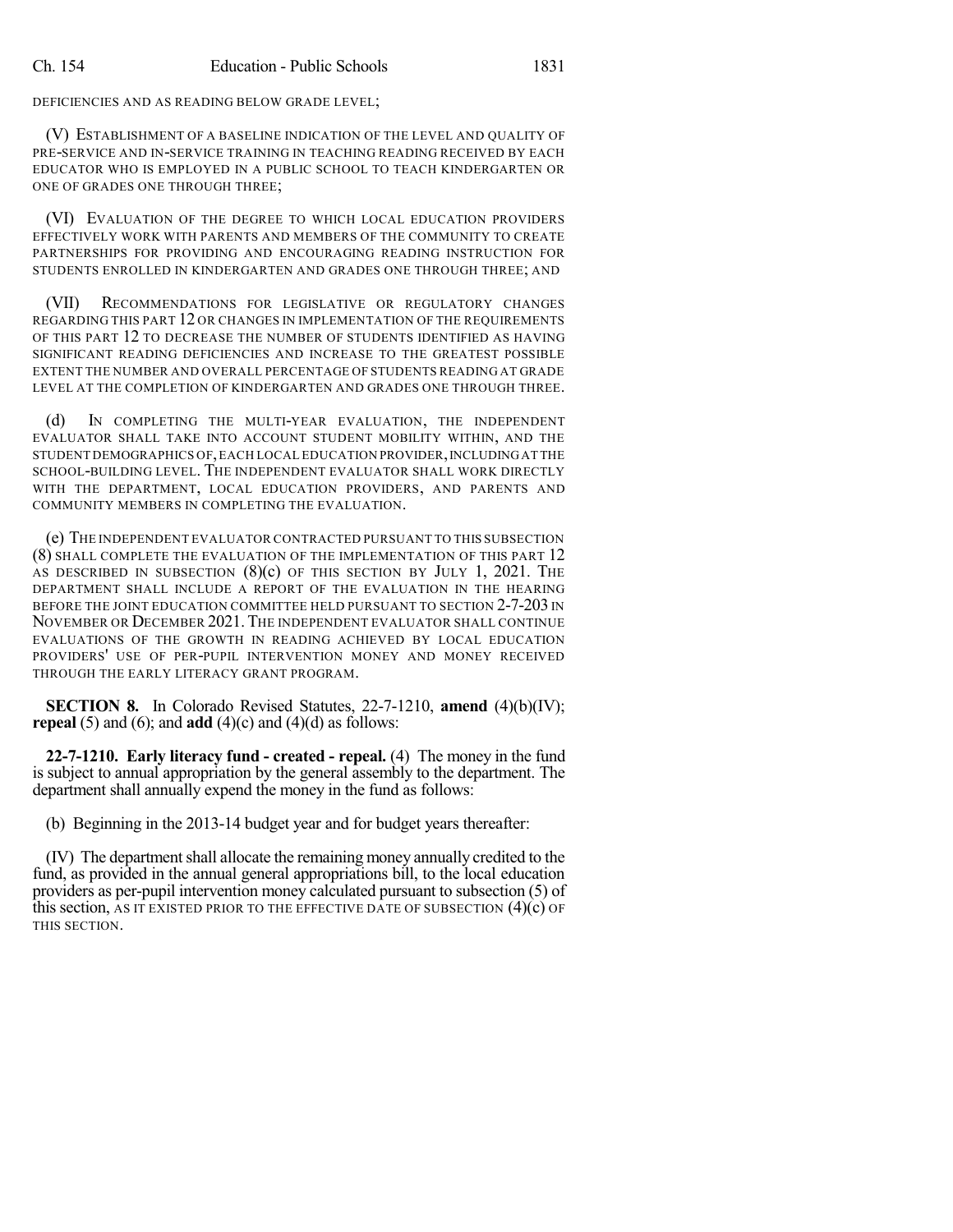(c)  $(I)$  In addition to the allocations described in subsection  $(4)(b)$  of THIS SECTION, FOR THE 2019-20 BUDGET YEAR, THE DEPARTMENT SHALL EXPEND:

(A) UP TO FIVE HUNDRED THOUSAND DOLLARS TO IMPLEMENT THE PUBLIC INFORMATION CAMPAIGN TO PROMOTE READING DESCRIBED IN SECTION 22-7-1209  $(7)$ :

(B) UP TO SEVEN HUNDRED FIFTY THOUSAND DOLLARS TO CONTRACT WITH, AND PAY THE DIRECT ADMINISTRATIVE COSTS INCURRED IN CONTRACTING WITH AND OVERSEEING, A QUALIFIED ENTITY AS AN INDEPENDENT EVALUATOR TO EVALUATE THE IMPLEMENTATION OF THIS PART 12 AS DESCRIBED IN SECTION 22-7-1209 (8); AND

(C) UP TO TWO MILLION SEVEN HUNDRED FIFTY THOUSAND DOLLARS TO PROVIDE EVIDENCE-BASED TRAINING IN TEACHING READING FOR TEACHERS EMPLOYED BY LOCAL EDUCATION PROVIDERS TO TEACH KINDERGARTEN AND GRADES ONE THROUGH THREE.IF THE ACTUAL DEMAND FOR TRAINING EXCEEDS THE ANTICIPATED DEMAND AND THE AMOUNT ALLOCATED PURSUANT TO THIS SUBSECTION  $(4)(c)(I)(C)$ IS INSUFFICIENT TO PAY THE COSTS INCURRED IN PROVIDING THIS TRAINING, THE DEPARTMENT MAY SUBMIT TO THE GENERAL ASSEMBLY DURING THE 2019-20 BUDGET YEAR A REQUEST FOR A SUPPLEMENTAL APPROPRIATION IN THE AMOUNT REQUIRED TO FULLY FUND THE COSTS.

(II) NOTWITHSTANDING THE PROVISIONS OF SUBSECTION  $(4)(b)(II)$  AND  $(4)(b)(IV)$ OF THIS SECTION, FOR THE 2019-20 BUDGET YEAR, OF THE AMOUNT THAT REMAINS AFTER THE ALLOCATIONS DESCRIBED IN SUBSECTIONS  $(4)(b)(I)$ ,  $(4)(b)(III)$ , AND  $(4)(c)(I)$  of this section, as provided in the annual general appropriations BILL, THE DEPARTMENT SHALL ALLOCATE TWO MILLION FIVE HUNDRED THOUSAND DOLLARS FOR GRANTS AWARDED THROUGH THE EARLY LITERACY GRANT PROGRAM CREATED IN SECTION 22-7-1211, WHICH IS IN ADDITION TO THE AMOUNT DESCRIBED IN SUBSECTION (4)(b)(II) OF THIS SECTION,AND ALLOCATE THE REMAININGAMOUNT TO LOCAL EDUCATION PROVIDERS AS PER-PUPIL INTERVENTION MONEY AS PROVIDED IN SECTION 22-7-1210.5.

(III) SUBSECTION  $(4)(b)$  OF THIS SECTION AND THIS SUBSECTION  $(4)(c)$  ARE REPEALED, EFFECTIVE JULY 1, 2020.

(d) (I) BEGINNING IN THE 2020-21 BUDGET YEAR AND FOR BUDGET YEARS THEREAFTER, THE DEPARTMENT SHALL ANNUALLY EXPEND THE MONEY CREDITED TO THE EARLY LITERACY FUND FOR THE FOLLOWING PURPOSES:

(A) TO IMPLEMENT THE PUBLIC INFORMATION CAMPAIGN TO PROMOTE READING DESCRIBED IN SECTION 22-7-1209 (7);

(B) TO CONTRACT WITH AND PAY THE DIRECT COSTS INCURRED IN OVERSEEING AN INDEPENDENT EVALUATOR AS PROVIDED IN SECTION 22-7-1209 (8);

(C) TO IMPLEMENT THE EARLY LITERACY GRANT PROGRAM CREATED IN SECTION 22-7-1211;

(D) TO ALLOCATE PER-PUPIL INTERVENTION MONEY TO LOCAL EDUCATION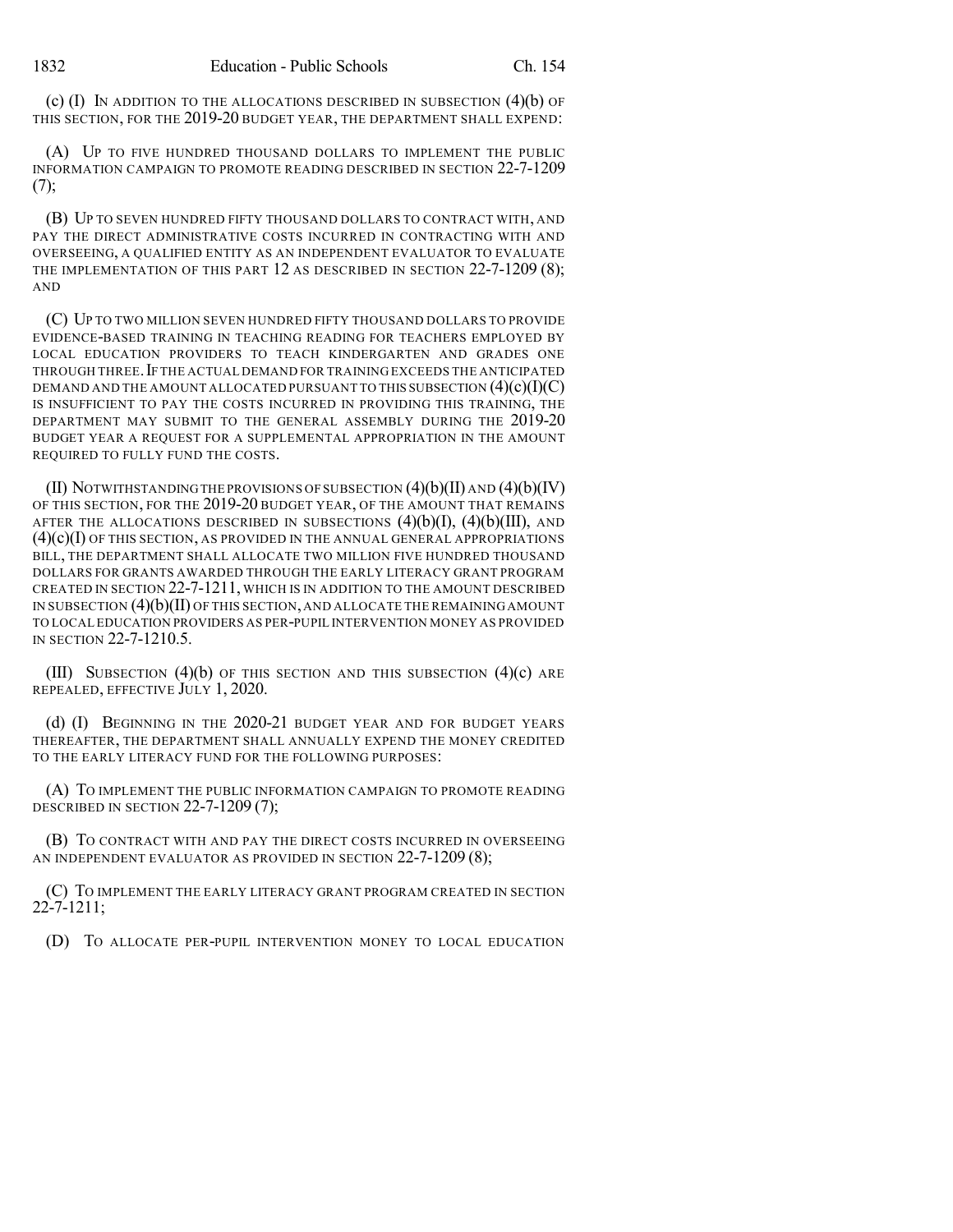PROVIDERS AS PROVIDED IN SECTION 22-7-1210.5; AND

(E) TO PAY THE COSTS INCURRED IN PROVIDING TO LOCAL EDUCATION PROVIDERS TECHNICAL ASSISTANCE IN IMPLEMENTINGTHIS PART 12AND TRAINING IN TEACHING READING FOR TEACHERS EMPLOYED TO TEACH KINDERGARTEN AND GRADES ONE THROUGH THREE; MONITORING THE USE OF MONEY RECEIVED AS PER-PUPIL INTERVENTION MONEY OR GRANTS THROUGH THE EARLY LITERACY GRANT PROGRAM; AND FULFILLING THE ADMINISTRATIVE REQUIREMENTS SPECIFIED IN THIS PART 12.

(II) THE GENERAL ASSEMBLY SHALL ANNUALLY APPROPRIATE IN THE GENERAL APPROPRIATIONS BILL THE AMOUNT THAT THE DEPARTMENT MAY EXPEND FOR THE PURPOSES SPECIFIED IN SUBSECTION  $(4)(d)(I)$  OF THIS SECTION.

 $(5)$  (a) (I) The department shall allocate the per-pupil intervention moneys to the local education providers as required in subparagraph (IV) of paragraph (b) of subsection (4) of this section by first dividing the amount of moneys available by the total number of students enrolled in kindergarten and first, second, and third grades in public schools in the state who were identified as having significant reading deficiencies and received instructional services pursuant to READ plans in the budget year preceding the year in which the moneys are allocated. The department shall then allocate to each local education provider an amount equal to said per-pupil amount multiplied by the number of students enrolled in kindergarten and first, second, and third grades in public schools operated by the local education provider who were identified as having significant reading deficiencies and received instructional services pursuant to READ plans in the budget year preceding the year in which the moneys are allocated.

(II) Repealed.

(b) A local education provider may use the per-pupil intervention money only as follows:

(I) To provide full-day kindergarten services to students enrolled in one or more of the public schools operated by the local education provider;

(II) To operate a summer school literacy program as described in section 22-7-1212;

(III) To purchase tutoring services in reading for students who are receiving instructional services pursuant to READ plans;

(III.5) (Deleted by amendment, L. 2018.)

(IV) To provide other targeted, scientifically based or evidence-based intervention services to students who are receiving instructional services pursuant to READ plans, which services are approved by the department;

(V) For a local education provider that is a small rural school district as defined in section  $22-7-1211$  (4)(a), to purchase from a board of cooperative services the services of a literacy specialist to provide educator professional development in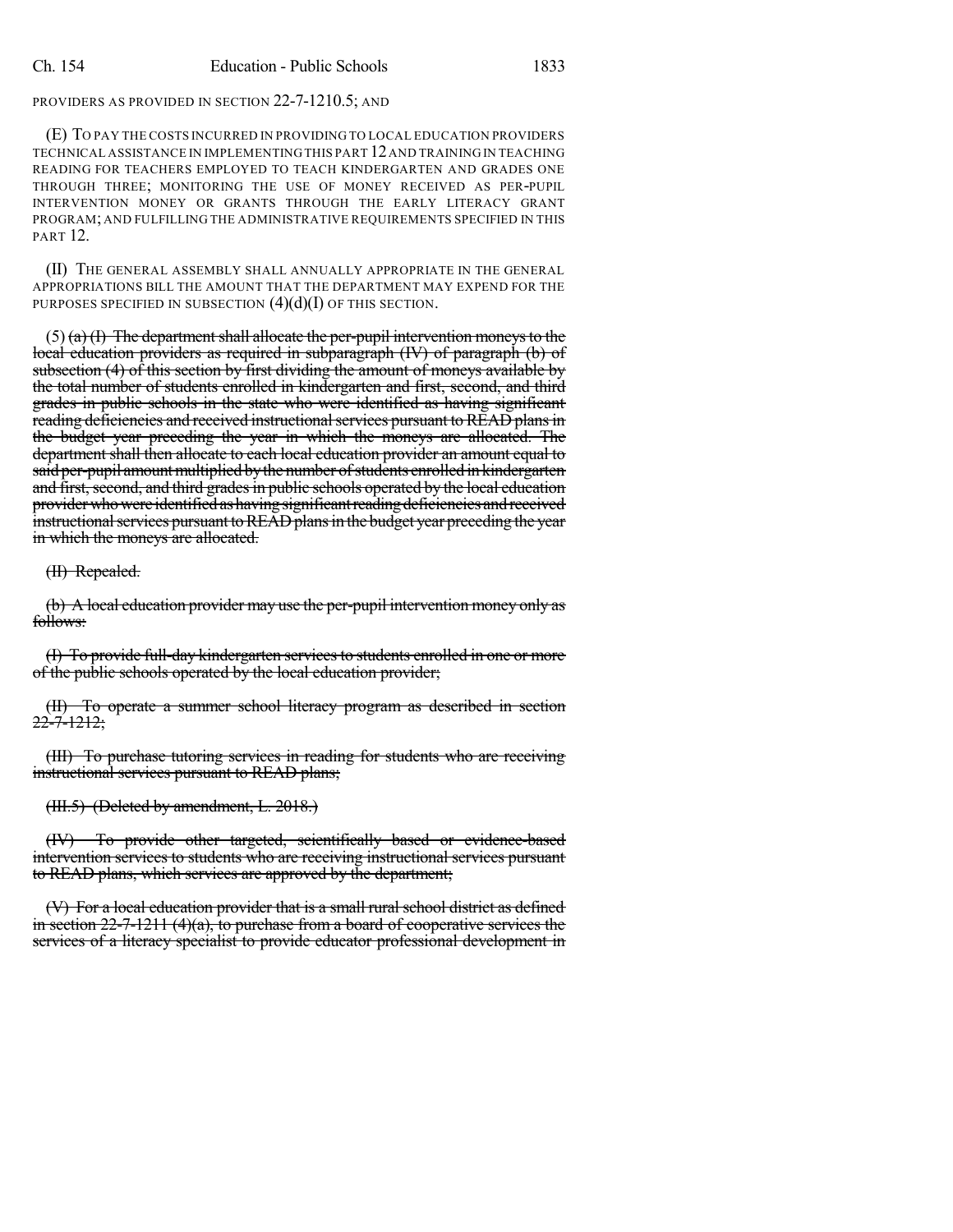literacy and other support in implementing the requirements of this part 12; or

(VI) To provide professional development programming to support educators in teaching literacy; except that a local education provider may not use more than fifteen percent of the per-pupil intervention money received in a budget year for this purpose. Professional development programming authorized in this subsection (5)(b)(VI) may include literacy coaches who provide job-embedded, ongoing professional development to support kindergarten-through-third-grade teacher competence in the evidence-based or scientifically based teaching of phonemic awareness; phonics; vocabulary development; reading fluency, including oral skills; and reading comprehension.

(c) Each budget year, prior to receiving per-pupil intervention money, each local education provider shall submit to the department, for informational purposes, an explanation of the manner in which it will use the money in the coming budget year and the number of students for which the local education provider may receive per-pupil intervention money. If the local education provider intends to provide a service described in subsection (5)(b)(IV) of this section, the department shall review the service and provide the per-pupil intervention money for the service only if the service meets the requirements specified in subsection  $(5)(b)(IV)$  of this section. Upon the request of the department, a local education provider shall provide specific expenditure information to the department that specifies the manner in which the local education provider spent the per-pupil intervention money it received in a budget year.

(d) In using the per-pupil intervention moneys allocated pursuant to this subsection (5), each local education provider shall ensure that some type of intervention, as described in paragraph  $(b)$  of this subsection  $(5)$ , is available to each student who is identified as having a significant reading deficiency and who is enrolled in kindergarten or first, second, or third grade in a school operated by the local education provider.

(6) Each local education provider shall ensure that the per-pupil intervention money it receives in each budget year is used to improve the reading competency of students enrolled in kindergarten and grades one through three and does not replace other money that would otherwise be used for this purpose.

**SECTION 9.** In Colorado Revised Statutes, **add** 22-7-1210.5 as follows:

**22-7-1210.5. Per-pupilintervention money -uses-distribution-monitoring.** (1) TO DISTRIBUTE THE MONEY APPROPRIATED PURSUANT TO SECTION 22-7-1210 (4) FOR PER-PUPIL INTERVENTION MONEY, THE DEPARTMENT SHALL ANNUALLY CALCULATE THE PER-PUPIL AMOUNT BY DIVIDING THE AMOUNT OF MONEY AVAILABLE BY THE TOTAL NUMBER OFSTUDENTS ENROLLED IN KINDERGARTEN AND FIRST, SECOND, AND THIRD GRADES IN PUBLIC SCHOOLS IN THE STATE WHO WERE IDENTIFIED AS HAVING SIGNIFICANT READING DEFICIENCIES AND RECEIVED INSTRUCTIONAL SERVICES PURSUANT TO READ PLANS IN THE BUDGET YEAR PRECEDING THE YEAR IN WHICH THE MONEY IS DISTRIBUTED. SUBJECT TO THE REQUIREMENTS OF THIS SECTION, A LOCAL EDUCATION PROVIDER MAY RECEIVE PER-PUPIL INTERVENTION MONEY IN AN AMOUNT EQUAL TO THE CALCULATED PER-PUPIL AMOUNT MULTIPLIED BY THE NUMBER OF STUDENTS ENROLLED IN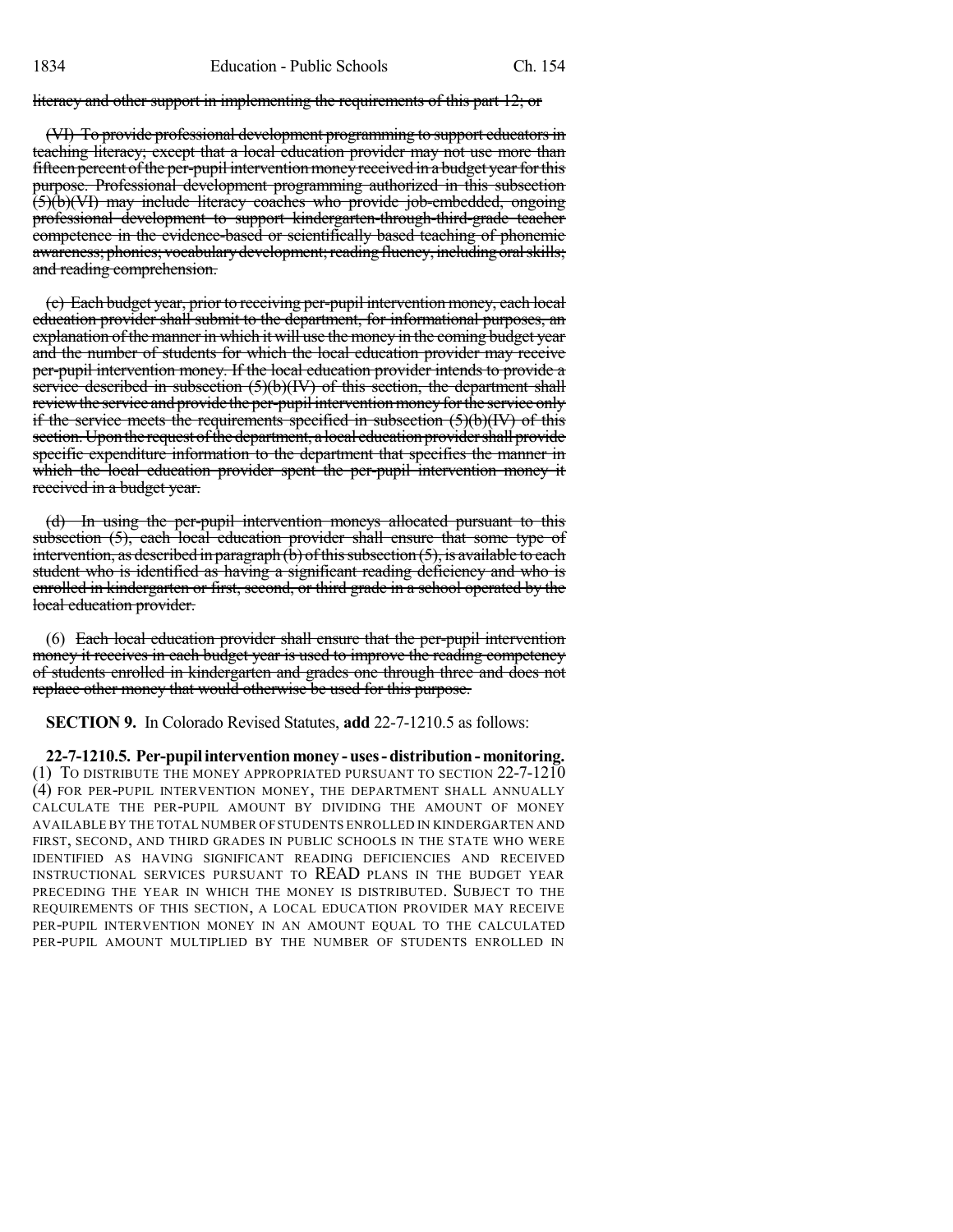KINDERGARTEN AND FIRST, SECOND, AND THIRD GRADES IN PUBLIC SCHOOLS OPERATED BY THE LOCAL EDUCATION PROVIDER WHO WERE IDENTIFIED AS HAVING SIGNIFICANT READING DEFICIENCIES AND RECEIVED INSTRUCTIONAL SERVICES PURSUANT TO READ PLANS IN THE BUDGET YEAR PRECEDING THE YEAR IN WHICH THE MONEY IS DISTRIBUTED.

(2) BEFORE THE BEGINNING OF EACH BUDGET YEAR, TO RECEIVE A DISTRIBUTION OF PER-PUPIL INTERVENTION MONEY, A LOCAL EDUCATION PROVIDER MUST SUBMIT TO THE DEPARTMENT BY THE DATE SPECIFIED BY STATE BOARD RULE:

(a) THE NUMBER OF STUDENTS ENROLLED IN KINDERGARTEN AND FIRST, SECOND, AND THIRD GRADES IN PUBLIC SCHOOLS OPERATED BY THE LOCAL EDUCATION PROVIDER WHO WERE IDENTIFIED AS HAVING SIGNIFICANT READING DEFICIENCIES AND RECEIVED INSTRUCTIONAL SERVICES PURSUANT TO READ PLANS IN THE BUDGET YEAR PRECEDING THE YEAR IN WHICH THE MONEY IS DISTRIBUTED; AND

(b) A BUDGET, INCLUDING A NARRATIVE EXPLANATION, FOR THE USE OF THE PER-PUPIL INTERVENTION MONEY IN ACCORDANCE WITH THE USES DESCRIBED IN SUBSECTION (4) OF THIS SECTION.

(3) (a) AT THE BEGINNING OF EACH BUDGET YEAR, THE DEPARTMENT SHALL DISTRIBUTE TO A LOCAL EDUCATION PROVIDER THAT MEETS THE REQUIREMENTS SPECIFIED IN SUBSECTION  $(3)(b)$  OF THIS SECTION THE AMOUNT OF PER-PUPIL INTERVENTION MONEY CALCULATED FOR THE LOCAL EDUCATION PROVIDER PURSUANT TO SUBSECTION (1) OF THIS SECTION FOR THE APPLICABLE BUDGET YEAR.

(b) TO RECEIVE PER-PUPIL INTERVENTION MONEY IN A BUDGET YEAR, A LOCAL EDUCATION PROVIDER MUST MEET THE FOLLOWING REQUIREMENTS:

(I) THE LOCAL EDUCATION PROVIDER MUST SUBMIT THE INFORMATION DESCRIBED IN SUBSECTION (2) OF THIS SECTION AND IN SECTION 22-7-1213 (2);

(II) FOR THE 2021-22BUDGET YEAR AND BUDGET YEARS THEREAFTER,THE LOCAL EDUCATION PROVIDER MUST SUBMIT EVIDENCE THAT IT IS IN COMPLIANCE WITH THE TEACHER TRAINING REQUIREMENTS SPECIFIED IN SECTION 22-7-1208 (6);

(III) THE DEPARTMENT MUST APPROVE THE LOCAL EDUCATION PROVIDER'S PROPOSED USE OF THE PER-PUPIL INTERVENTION MONEY AS BEING IN COMPLIANCE WITH THE REQUIREMENTS IN SUBSECTION (4) OF THIS SECTION;

(IV) FOR THE PRECEDING BUDGET YEAR, THE LOCAL EDUCATION PROVIDER MUST HAVE USED THE MONEY FOR ONE OR MORE OF THE PURPOSES SPECIFIED IN SUBSECTION (4)OF THIS SECTION;EXCEPT THAT THE PROVISIONS OFTHIS SUBSECTION  $(3)(b)(IV)$  do not apply if the local education provider did not receive a DISTRIBUTION OF PER-PUPIL INTERVENTION MONEY IN THE PRECEDINGBUDGET YEAR; AND

(V) IF THE LOCAL EDUCATION PROVIDER IS EXPECTING TO USE THE PER-PUPIL INTERVENTION MONEY FOR TARGETED INTERVENTION SERVICES AS DESCRIBED IN SUBSECTION  $(4)(d)$  OF THIS SECTION, THE DEPARTMENT REVIEWED AND APPROVED THE SERVICES. THE DEPARTMENT SHALL NOT APPROVE SERVICES THAT HAVE NOT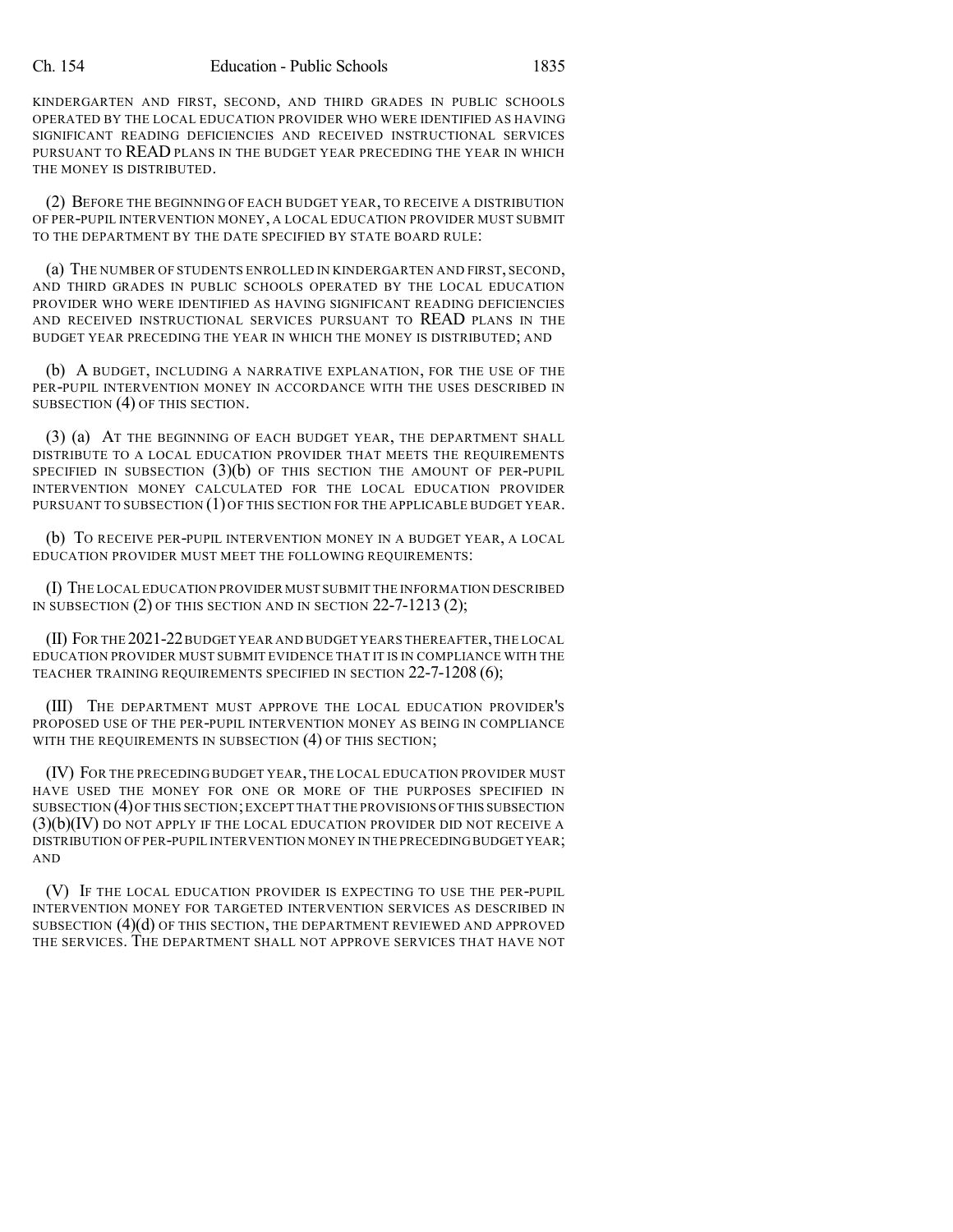BEEN IMPLEMENTED AND PROVEN TO BE SUCCESSFUL WITH A STUDENT POPULATION AND UNDER CIRCUMSTANCES THAT ARE COMPARABLE TO THOSE OF THE LOCAL EDUCATION PROVIDER OR THAT ARE NOT SUPPORTED BY VALID RESEARCH THAT SUGGESTS THE SERVICES WILL BE EFFECTIVE WITH THE STUDENT POPULATION SERVED BY,AND UNDER THE CIRCUMSTANCES OF,THE LOCAL EDUCATION PROVIDER.

(c) THROUGHOUT THE BUDGET YEAR, THE DEPARTMENT SHALL MONITOR AND, IF DEEMED NECESSARY BY THE DEPARTMENT, AUDIT EACH LOCAL EDUCATION PROVIDER'S USE OF THE PER-PUPIL INTERVENTION MONEY IT RECEIVES. THE DEPARTMENT MAY CONDUCT SITE VISITS TO THE EXTENT DEEMED NECESSARY TO ADEQUATELY MONITOR A LOCAL EDUCATION PROVIDER'S USE OF PER-PUPIL INTERVENTION MONEY. EACH LOCAL EDUCATION PROVIDER SHALL PROVIDE, UPON REQUEST BY THE DEPARTMENT,INFORMATION NECESSARY FOR THE DEPARTMENT TO COMPLY WITH THIS SUBSECTION  $(3)(c)$ .

(4) A LOCAL EDUCATION PROVIDER MAY USE THE PER-PUPIL INTERVENTION MONEY ONLY AS FOLLOWS:

(a) TO OPERATE A SUMMER SCHOOL LITERACY PROGRAM AS DESCRIBED IN SECTION 22-7-1212;

(b) TO PURCHASE CORE READING INSTRUCTIONAL PROGRAMS THAT ARE INCLUDED ON THE ADVISORY LIST OF INSTRUCTIONAL PROGRAMMING IN READING AND SUPPORTING TECHNOLOGIES DEVELOPED BY THE DEPARTMENT PURSUANT TO SECTION 22-7-1209 (2)(b);

(c) TO PURCHASE TUTORING SERVICES THAT FOCUS ON INCREASING STUDENTS' FOUNDATIONAL READING SKILLS OFPHONEMIC AWARENESS,PHONICS,VOCABULARY DEVELOPMENT, READING FLUENCY INCLUDING ORAL SKILLS, AND READING COMPREHENSION FOR STUDENTS WHO ARE RECEIVING INSTRUCTIONAL SERVICES PURSUANT TO READ PLANS;

(d) TO PROVIDE OTHER TARGETED, EVIDENCE-BASED OR SCIENTIFICALLY BASED INTERVENTION SERVICES TO STUDENTS WHO ARE RECEIVING INSTRUCTIONAL SERVICES, WHICH MAY INCLUDE SERVICES PROVIDED BY A READING INTERVENTIONIST,PURSUANT TO READPLANS,WHICH SERVICES ARE APPROVED BY THE DEPARTMENT;

(e) TO PROVIDE TECHNOLOGY,INCLUDING SOFTWARE,WHICH IS INCLUDED ON THE ADVISORY LIST OF INSTRUCTIONAL PROGRAMMING IN READING AND SUPPORTING TECHNOLOGIES PURSUANT TO SECTION 22-7-1209 (2)(b), TO ASSIST IN ASSESSING AND MONITORING STUDENT PROGRESS TOWARD READING COMPETENCY,WHICH MAY INCLUDE PROVIDING PROFESSIONAL DEVELOPMENT IN THE EFFECTIVE USE OF THE TECHNOLOGY OR SOFTWARE;

(f) TO PURCHASE FROM A BOARD OF COOPERATIVE SERVICES THE SERVICES OF A READING SPECIALIST OR READINGINTERVENTIONIST WHO IS TRAINED IN THE SCIENCE OF READING AND IN TEACHING THE FOUNDATIONAL READING SKILLS OF PHONEMIC AWARENESS,PHONICS,VOCABULARY DEVELOPMENT,READINGFLUENCY INCLUDING ORAL SKILLS,AND READING COMPREHENSION TO PROVIDE EDUCATOR PROFESSIONAL DEVELOPMENT IN TEACHING READING AND OTHER SUPPORT IN IMPLEMENTING THE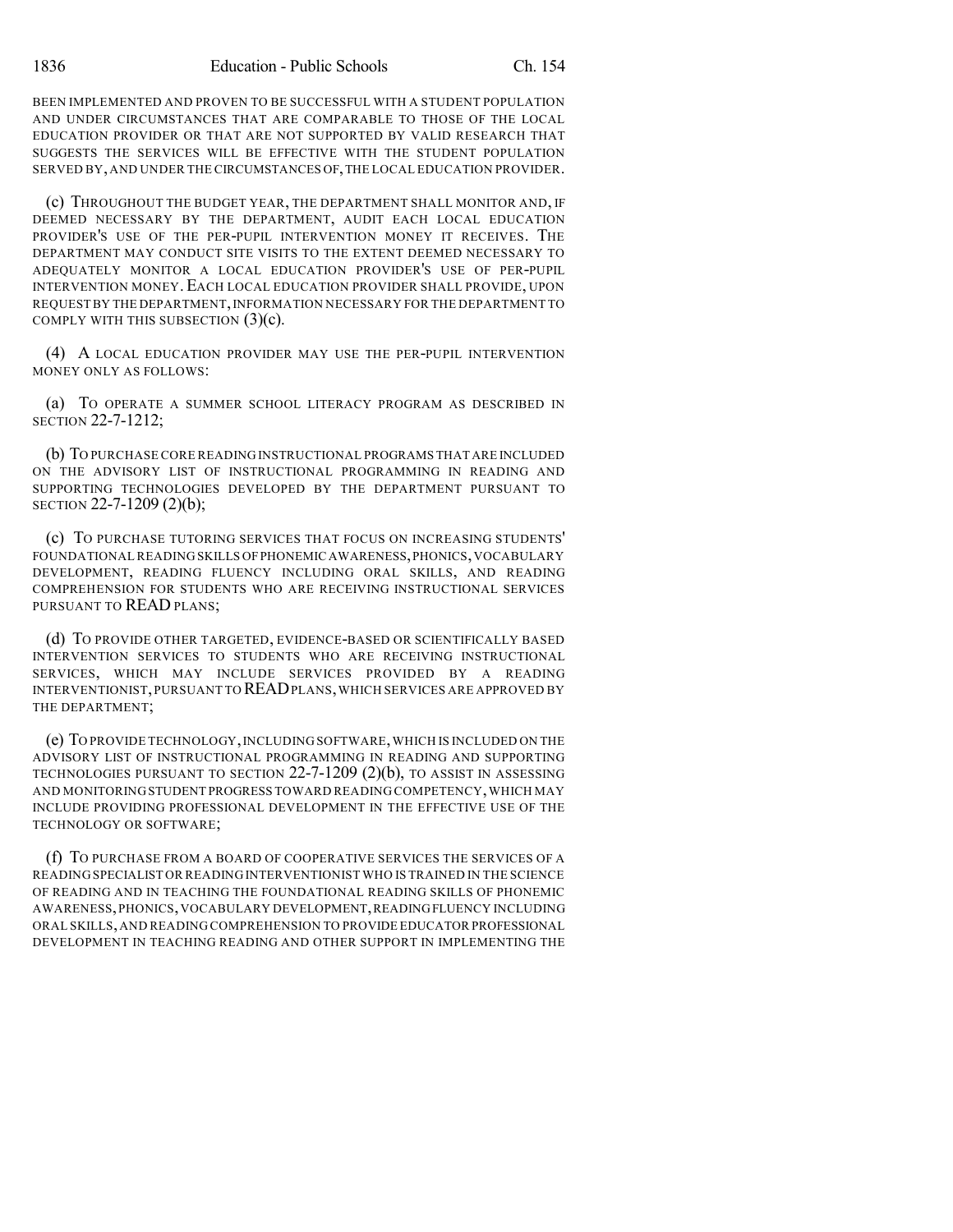### REQUIREMENTS OF THIS PART 12; OR

(g) TO PROVIDE PROFESSIONAL DEVELOPMENT PROGRAMMING TO SUPPORT EDUCATORS IN TEACHING READING. PROFESSIONAL DEVELOPMENT PROGRAMMING AUTHORIZED IN THIS SUBSECTION  $(4)(g)$  may include hiring a reading coach WHO IS TRAINED IN TEACHING THE FOUNDATIONAL READING SKILLS OF PHONEMIC AWARENESS,PHONICS,VOCABULARY DEVELOPMENT,READINGFLUENCY INCLUDING ORAL SKILLS,AND READING COMPREHENSION TO PROVIDE JOB-EMBEDDED,ONGOING PROFESSIONAL DEVELOPMENT TO SUPPORT KINDERGARTEN-THROUGH-THIRD-GRADE TEACHER COMPETENCE IN TEACHING PHONEMIC AWARENESS, PHONICS, VOCABULARY DEVELOPMENT, READING FLUENCY INCLUDING ORAL SKILLS, AND READING COMPREHENSION. A LOCAL EDUCATION PROVIDER THAT HAS NOT FULLY COMPLIED WITH SECTION 22-7-1208 (6) IS STRONGLY ENCOURAGED TO USE PER-PUPIL INTERVENTION MONEY TO ENSURE THAT ALL TEACHERS EMPLOYED BY THE LOCAL EDUCATION PROVIDER TO TEACH KINDERGARTEN OR ANY OF GRADES ONE THROUGH THREE SUCCESSFULLY COMPLETE EVIDENCE-BASED TRAININGIN TEACHING READING BEFORE USING THE MONEY FOR OTHER AUTHORIZED PURPOSES.

(5) IN USING THE PER-PUPIL INTERVENTION MONEY DISTRIBUTED PURSUANT TO THIS SECTION, EACH LOCAL EDUCATION PROVIDER SHALL ENSURE THAT SOME TYPE OF INTERVENTION, AS DESCRIBED IN SUBSECTION (4) OF THIS SECTION, IS AVAILABLE TO EACH STUDENT WHO IS IDENTIFIED AS HAVING A SIGNIFICANT READING DEFICIENCY AND WHO IS ENROLLED IN KINDERGARTEN OR FIRST, SECOND, OR THIRD GRADE IN A SCHOOL OPERATED BY THE LOCAL EDUCATION PROVIDER.

(6) (a) EACH LOCAL EDUCATION PROVIDER SHALL ENSURE THAT THE PER-PUPIL INTERVENTION MONEY IT RECEIVES IN EACH BUDGET YEAR IS USED TO IMPROVE THE READING COMPETENCY OF STUDENTS ENROLLED IN KINDERGARTEN AND GRADES ONE THROUGH THREE WHO ARE IDENTIFIED AS HAVING A SIGNIFICANT READING DEFICIENCY OR RECEIVE INSTRUCTIONAL SERVICES PURSUANT TO READPLANS AND DOES NOT REPLACE OTHER MONEY THAT WOULD OTHERWISE BE USED FOR THIS PURPOSE.

(b) A LOCAL EDUCATION PROVIDER MAY RETAIN UP TO FIFTEEN PERCENT OF THE AMOUNT OF PER-PUPIL INTERVENTION MONEY IT RECEIVES IN A BUDGET YEAR FOR USE IN ACCORDANCE WITH THIS SECTION IN THE NEXT BUDGET YEAR. IF A LOCAL EDUCATION PROVIDER RETAINS MORE THAN THE AMOUNT AUTHORIZED IN THIS SUBSECTION  $(6)(b)$ , THE DEPARTMENT SHALL REDUCE THE AMOUNT OF PER-PUPIL INTERVENTION MONEY THAT THE LOCAL EDUCATION PROVIDER IS ELIGIBLE TO RECEIVE IN THE NEXT BUDGET YEAR BY THE EXCESS RETENTION AMOUNT.

**SECTION 10.** In Colorado Revised Statutes, 22-7-1211, **amend** (1), (2)(a), (2)(b), (3) introductory portion, (3)(a), and (3)(b); and **add** (2)(b.3), (2)(b.5), and (3.5) as follows:

**22-7-1211. Early literacy grant program- created - definitions.** (1) (a) There is created in the department the early literacy grant program to provide money to local education providers to implement literacy support and intervention instruction programs, including but not limited to related professional development programs, to assist students in kindergarten and first, second, and third grades to achieve reading competency. THE STATE BOARD MAY AWARD A GRANT TO AN APPLYING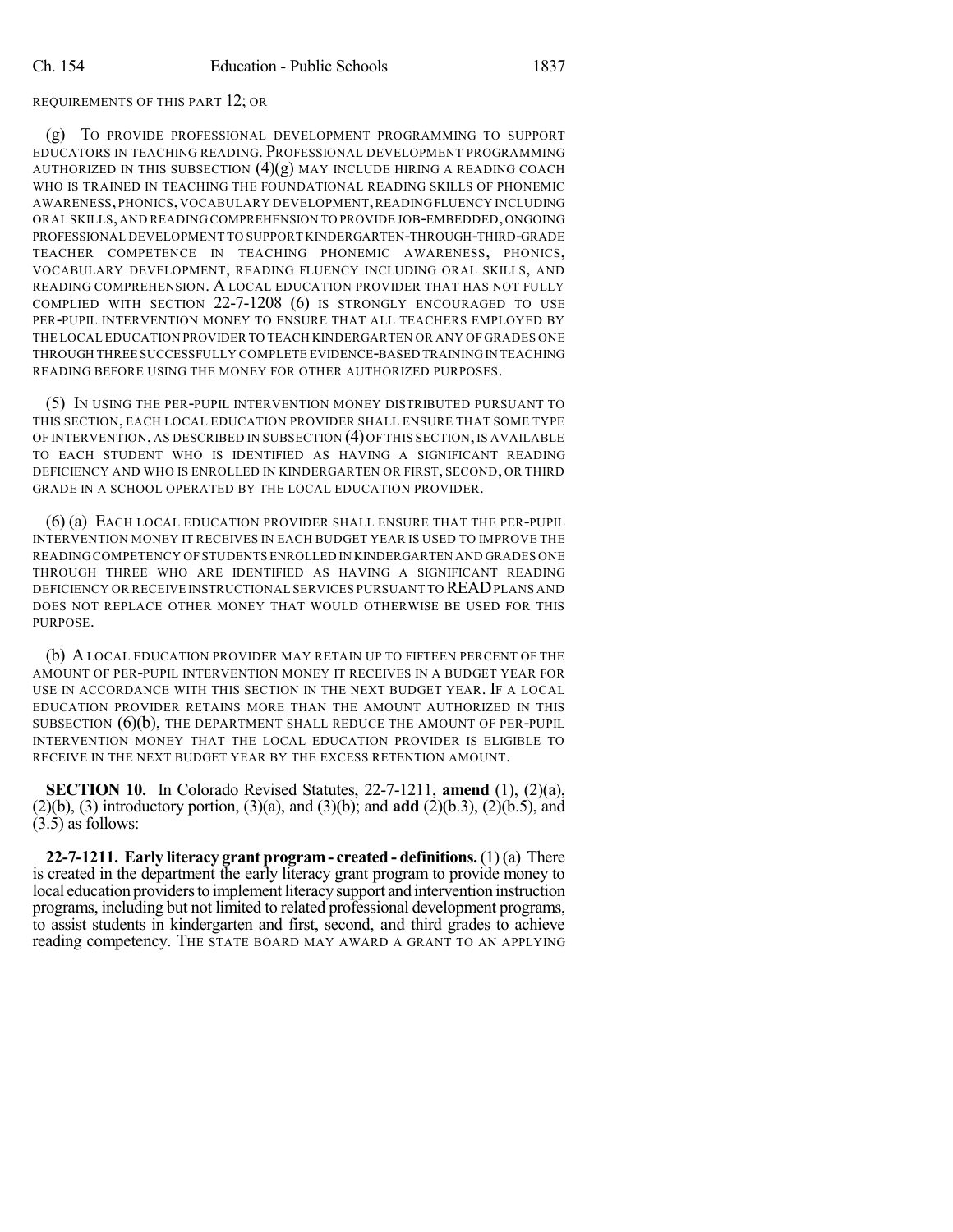LOCAL EDUCATION PROVIDER THAT IS A SCHOOL DISTRICT ON A DISTRICT-WIDE BASIS OR TO INDIVIDUAL SCHOOLS OF THE SCHOOL DISTRICT. A LOCAL EDUCATION PROVIDER MAY APPLY INDIVIDUALLY OR AS PART OF A GROUP OF LOCAL EDUCATION PROVIDERS. The state board by rule shall establish the application timelines and the information to be included in each grant application.THE STATE BOARD SHALL NOT, AS A CONDITION OF APPLYING FOR OR RECEIVING A GRANT,RESTRICT AN APPLICANT'S ABILITY TO USE ANY OF THE ASSESSMENTS INCLUDED ON THE APPROVED LIST OF ASSESSMENTS ADOPTED PURSUANT TO SECTION 22-7-1209 (1)(b).

(b) In adopting rules, the state board shall ensure that a local education provider that is a rural school district or a small rural school district, or a district charter school or an institute charter school that is located within the boundaries of a rural school district or small rural school district, may submit a simplified grant application. A local education provider may apply individually or as part of a group of local education providers. A rural school district that is a member of a board of cooperative services may seek assistance in writing the grant application from the board of cooperative services. A board of cooperative services may apply for a grant to provide instructional support in literacy for small rural school districts that are members of the board of cooperative services.

(2) The department shall review each grant application received and recommend to the state board whether to award the grant and the duration and amount of each grant. In making recommendations, the department shall consider the following factors:

(a) The percentage of kindergarten and first-, second-, and third-grade students enrolled by the applying local education provider or group of local education providers who have significant reading deficiencies AND THE PERCENTAGE OF KINDERGARTEN AND FIRST-, SECOND-, AND THIRD-GRADE STUDENTS WHO DO NOT HAVE SIGNIFICANT READING DEFICIENCIES BUT WHO ARE NOT MEETING THE GRADE-LEVEL EXPECTATIONS IN READING ADOPTED BY THE STATE BOARD;

(b) The instructional programthat the applying local education provider or group of local education providers plans to implement using the grant moneys MONEY and whether it is an evidence-based program that is proven to be successful in other public schools in the country COLORADO OR IN OTHER STATES;

(b.3) WHETHER THE LOCAL EDUCATION PROVIDER OR GROUP OF LOCAL EDUCATION PROVIDERS EMPLOYS READING COACHES OR PLANS TO USE ALL OR A PORTION OF THE GRANT MONEY TO EMPLOY READING COACHES;

(b.5) THE DEGREE TO WHICH THE INSTRUCTIONAL PROGRAM INCORPORATES THE EFFECTIVE USE OF TECHNOLOGY, INCLUDING SOFTWARE, TO ASSIST IN ASSESSING AND MONITORING STUDENT PROGRESS TOWARD READING COMPETENCY;

(3) Based on the recommendations ofthe department, the state board shall award grants to applying local education providers or groups of local education providers, which grants are paid from money in the early literacy fund created in section 22-7-1210. Of the money allocated for the early literacy grant program pursuant to section  $22-7-1210$  (4)(b)(II) SECTION 22-7-1210 (4), the state board shall annually: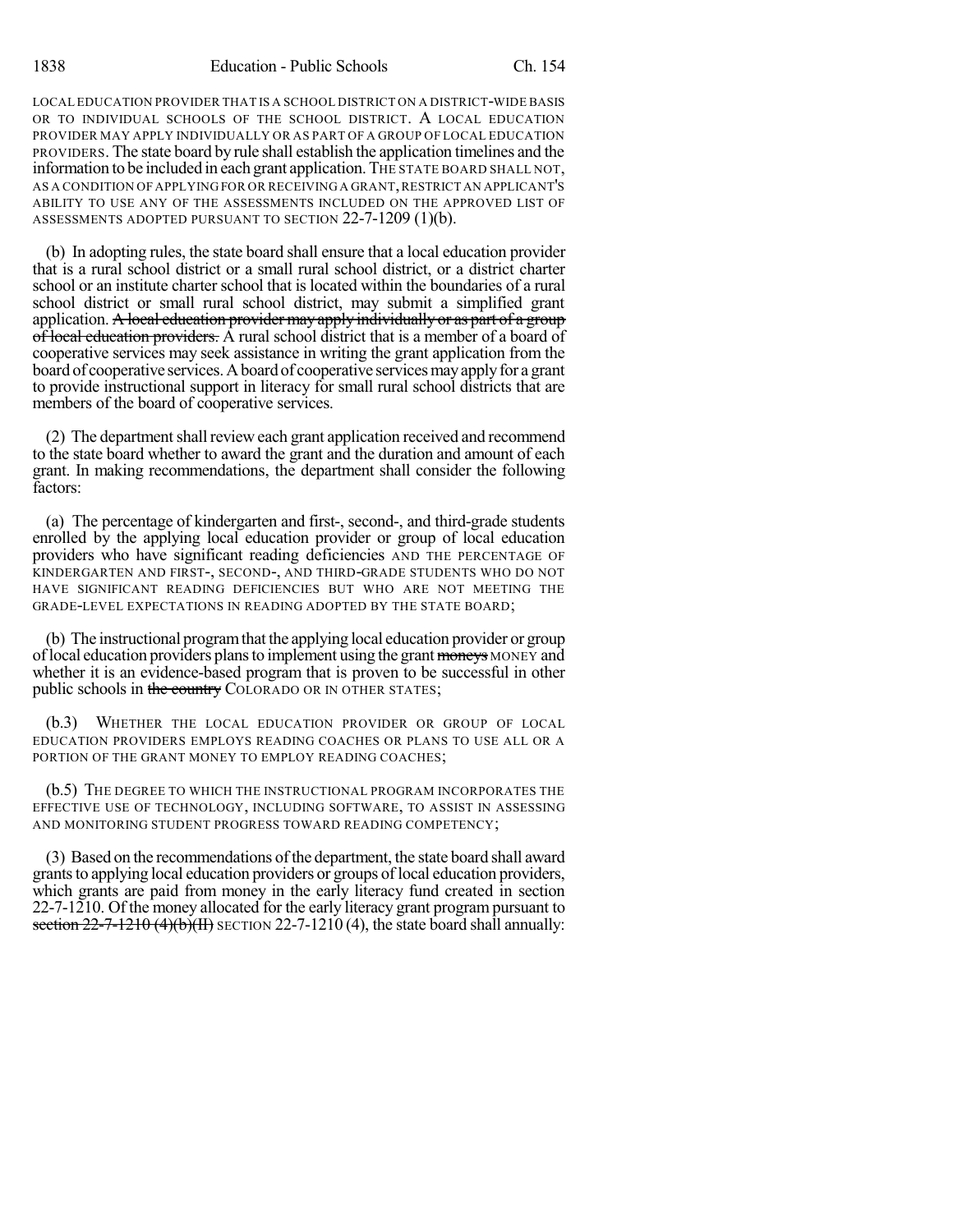(a) Award up to ten percent to applicants that have previously received a grant to fund school-wide literacy initiatives THAT HAVE RESULTED IN SIGNIFICANT STUDENT ACADEMIC GROWTH TOWARD READING COMPETENCY, AS DETERMINED BY AN INDEPENDENT EVALUATOR AS PROVIDED IN SECTION 22-7-1209 (8), and that are requesting an additional year of funding to assist the local education provider in sustainability planning for the initiatives, including the continuing use of literacy coaches;

(b) Award up to fifteen percent to fund professional development initiatives for local education providers that are already implementing evidence-based or scientifically based universal instruction and interventions THAT ARE RESULTING IN SIGNIFICANT STUDENT ACADEMIC GROWTH TOWARD READING COMPETENCY, AS DETERMINED BY AN INDEPENDENT EVALUATOR AS PROVIDED IN SECTION 22-7-1209 (8); and

(3.5) (a) UPON COMPLETION OF THE TERM OF A GRANT, IF AN INDEPENDENT EVALUATOR, AS PROVIDED IN SECTION 22-7-1209 (8), DETERMINES THAT THE INSTRUCTIONAL PROGRAM FUNDED BY THE GRANT MONEY HAS RESULTED IN SIGNIFICANT STUDENT ACADEMIC GROWTH TOWARD READING COMPETENCY, AND IF THE LOCAL EDUCATION PROVIDER REQUESTS AN EXTENSION OF THE GRANT, THE STATE BOARD SHALL EXTEND THE GRANT FOR A PERIOD RECOMMENDED BY THE DEPARTMENT. THE STATE BOARD SHALL INCREASE THE AMOUNT OF THE GRANT IF NECESSARY TO ENABLE THE LOCAL EDUCATION PROVIDER TO EXPAND OR ENHANCE IMPLEMENTATION OF THE INSTRUCTIONAL PROGRAM.

(b) UPON COMPLETION OF THE TERM OF A GRANT, IF AN INDEPENDENT EVALUATOR, AS PROVIDED IN SECTION 22-7-1209 (8), DETERMINES THAT THE INSTRUCTIONAL PROGRAM FUNDED BY THE GRANT MONEY HAS NOT RESULTED IN SIGNIFICANT ACADEMIC STUDENT GROWTH TOWARD READING COMPETENCY, THE STATE BOARD SHALL NOT EXTEND OR RENEW THE GRANT.

**SECTION 11.** In Colorado Revised Statutes, 22-7-1213, **amend** (2); and **add**  $(1)(a.3), (1)(a.5), (1)(a.7),$  and  $(1.5)$  as follows:

**22-7-1213. Reporting requirements.** (1) Each local education provider shall annually report to the department information necessary to determine:

(a.3) THE AMOUNT OF ACADEMIC GROWTH TO STANDARD IN READING ANNUALLY ACHIEVED BY STUDENTS WHO ARE ENROLLED IN KINDERGARTEN AND FIRST THROUGH THIRD GRADES AND WHO ARE IDENTIFIED AS HAVINGSIGNIFICANT READING DEFICIENCIES;

(a.5) THE AMOUNT OF ACADEMIC GROWTH TO STANDARD IN READING ANNUALLY ACHIEVED BY STUDENTS WHO ARE ENROLLED IN KINDERGARTEN AND FIRST THROUGH THIRD GRADES AND WHO ARE IDENTIFIED AS READING BELOW GRADE LEVEL;

(a.7) WHETHER THE AMOUNT OF ACADEMIC GROWTH TO STANDARD ANNUALLY ACHIEVED BY EACH STUDENT DESCRIBED IN SUBSECTIONS  $(1)(a.3)$  and  $(1)(a.5)$  of THIS SECTION DEMONSTRATES SUFFICIENT, AS DETERMINED BY THE DEPARTMENT, GROWTH TO STANDARD IN READING OVER MULTIPLE YEARS;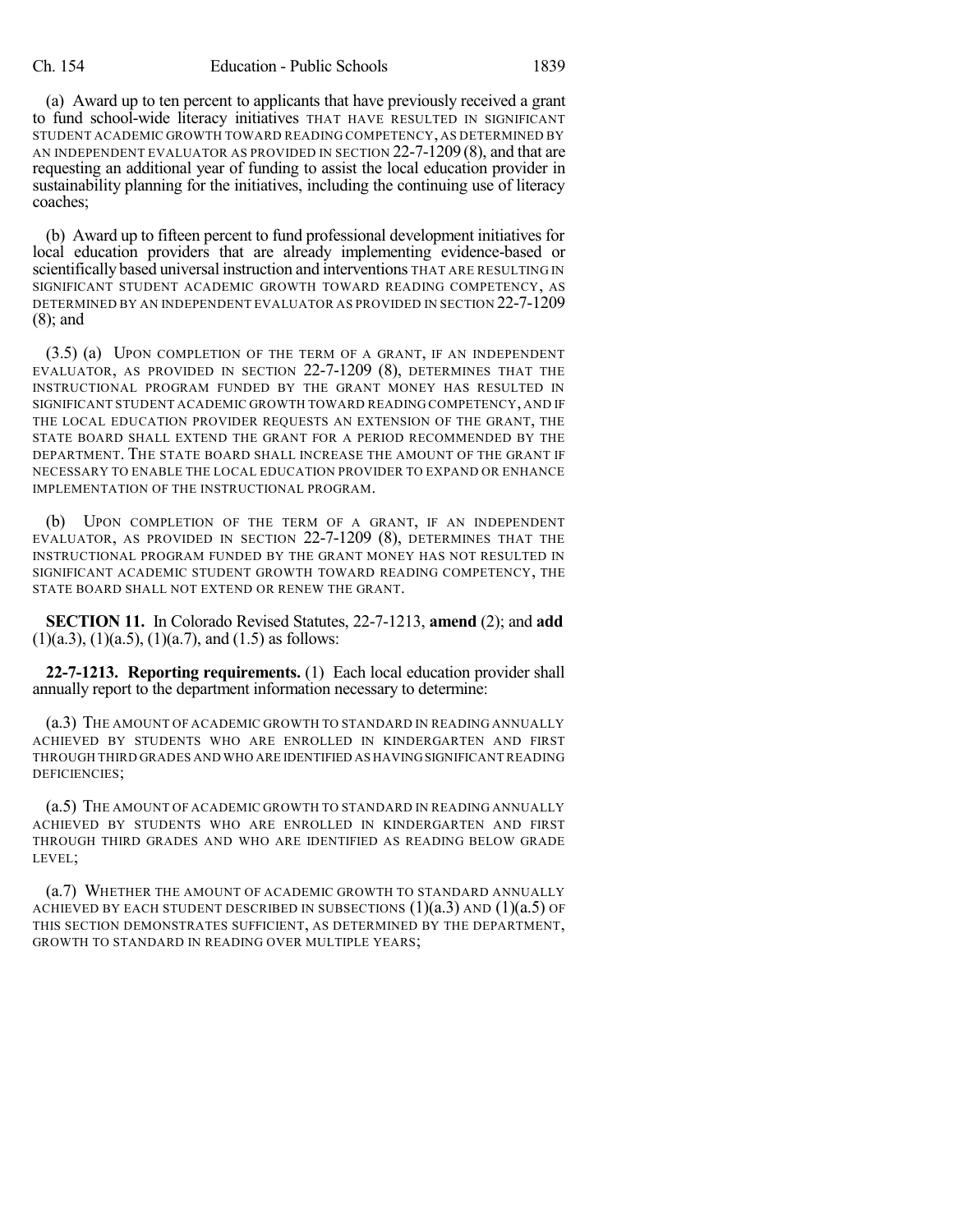(1.5) EACH LOCAL EDUCATION PROVIDER SHALL SUBMIT TO THE DEPARTMENT AND TO THE INDEPENDENT EVALUATOR CONTRACTED PURSUANT TO SECTION 22-7-1209 (8) ANY INFORMATION REQUIRED BY THE DEPARTMENT OR THE INDEPENDENT EVALUATOR TO COMPLETE THE EVALUATION DESCRIBED IN SECTION 22-7-1209(8).THE LOCAL EDUCATION PROVIDER,IN PROVIDING INFORMATION,AND THE DEPARTMENT AND THE INDEPENDENT EVALUATOR IN RECEIVING AND USING THE INFORMATION, SHALL COMPLY WITH STATE AND FEDERAL LAWS TO PROTECT THE PRIVACY OF STUDENT INFORMATION. THE LOCAL EDUCATION PROVIDER, THE DEPARTMENT, AND THE INDEPENDENT EVALUATOR SHALL COLLABORATE TO MINIMIZE THE IMPACT ON INSTRUCTIONAL TIME THAT MAY RESULT FROM COLLECTING AND PROVIDING THE INFORMATION.

(2) Each local education provider that receives an early literacy grant pursuant to section 22-7-1211 or per-pupil intervention moneys MONEY shall, at the conclusion of each budget year in which it receives the grant or per-pupil intervention moneys MONEY, submit to the department information describing:

(a) The instructional programs, full-day kindergarten program, summer school literacy program, tutoring services, or other intervention services IN DETAIL, THE SPECIFIC EXPENDITURES for which the local education provider used the grant or per-pupil intervention moneys MONEY;

(a.5) IF THE LOCAL EDUCATION PROVIDER PURCHASED INSTRUCTIONAL PROGRAMMING IN READING USING GRANT OR PER-PUPIL INTERVENTION MONEY, THE SCORES ATTAINED BY STUDENTS ENROLLED IN KINDERGARTEN THROUGH THIRD GRADE ON THE INTERIM READING ASSESSMENTS ADMINISTERED PURSUANT TO SECTION 22-7-1205;

(b) The number and grade levels of students who participated in each of the types of programs or services provided; and

(c) The progress made by participating students in achieving reading competency.

**SECTION 12. Appropriation - adjustments to 2019 long bill.** (1) To implement this act, appropriations made in the annual general appropriation act for the 2019-20 state fiscal year to the department of education for the early literacy competitive grant program are adjusted as follows:

(a) The cash funds appropriation from the marijuana tax cash fund created in section 39-28.8-501 (1),  $\tilde{C}$ .R.S., is decreased by \$5,378,678, and the related FTE is decreased by 8.0 FTE; and

(b) The cash funds appropriation from the early literacy fund created in section 22-7-1210 (1), C.R.S., is decreased by \$865,254.

(2) Forthe 2019-20 state fiscal year, \$7,500,000 is appropriated tothedepartment of education.This appropriation consists of \$5,378,678 fromthemarijuana tax cash fund created in section 39-28.8-501 (1), C.R.S., and \$2,121,322 from the early literacy fund created in section 22-7-1210 (1), C.R.S. To implement this act, the department may use this appropriation for the early literacy competitive grant program.